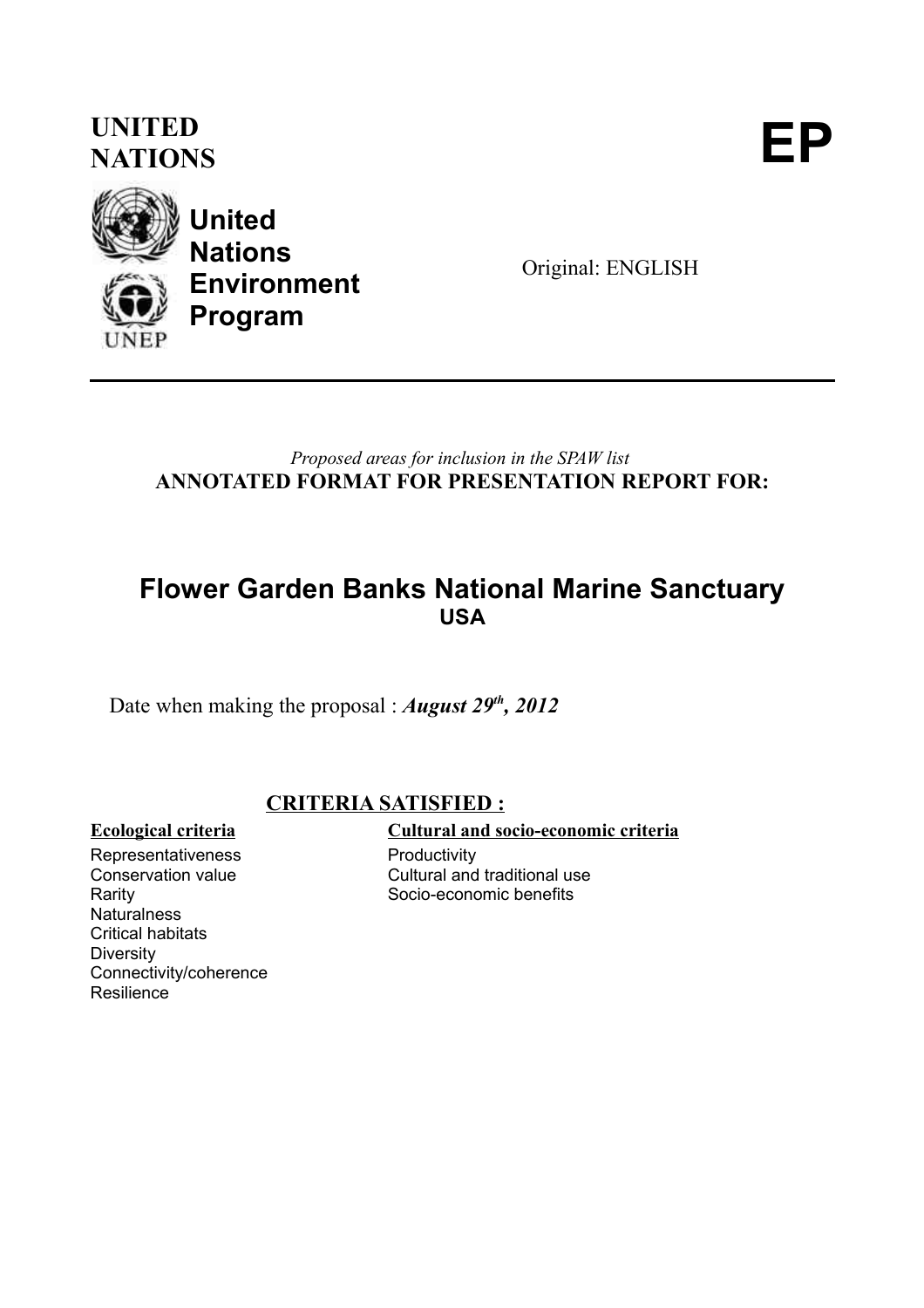### **Area name: Flower Garden Banks National Marine Sanctuary**

### **Country: USA**

### **Contacts**

|                    | Last name: MORRISON<br>First name: Steve                                                                                      |
|--------------------|-------------------------------------------------------------------------------------------------------------------------------|
| <b>Focal Point</b> | Position: National Ocean Service, International Programs Office<br>Email: steve.morrison@noaa.gov<br>Phone: (301)713-3078-221 |
|                    |                                                                                                                               |

**Manager** Last name: KIENE First name: William Position: Science Coordinator Gulf and SE Region National Email: William.kiene@noaa.gov Phone: 409-621-5151 (109)

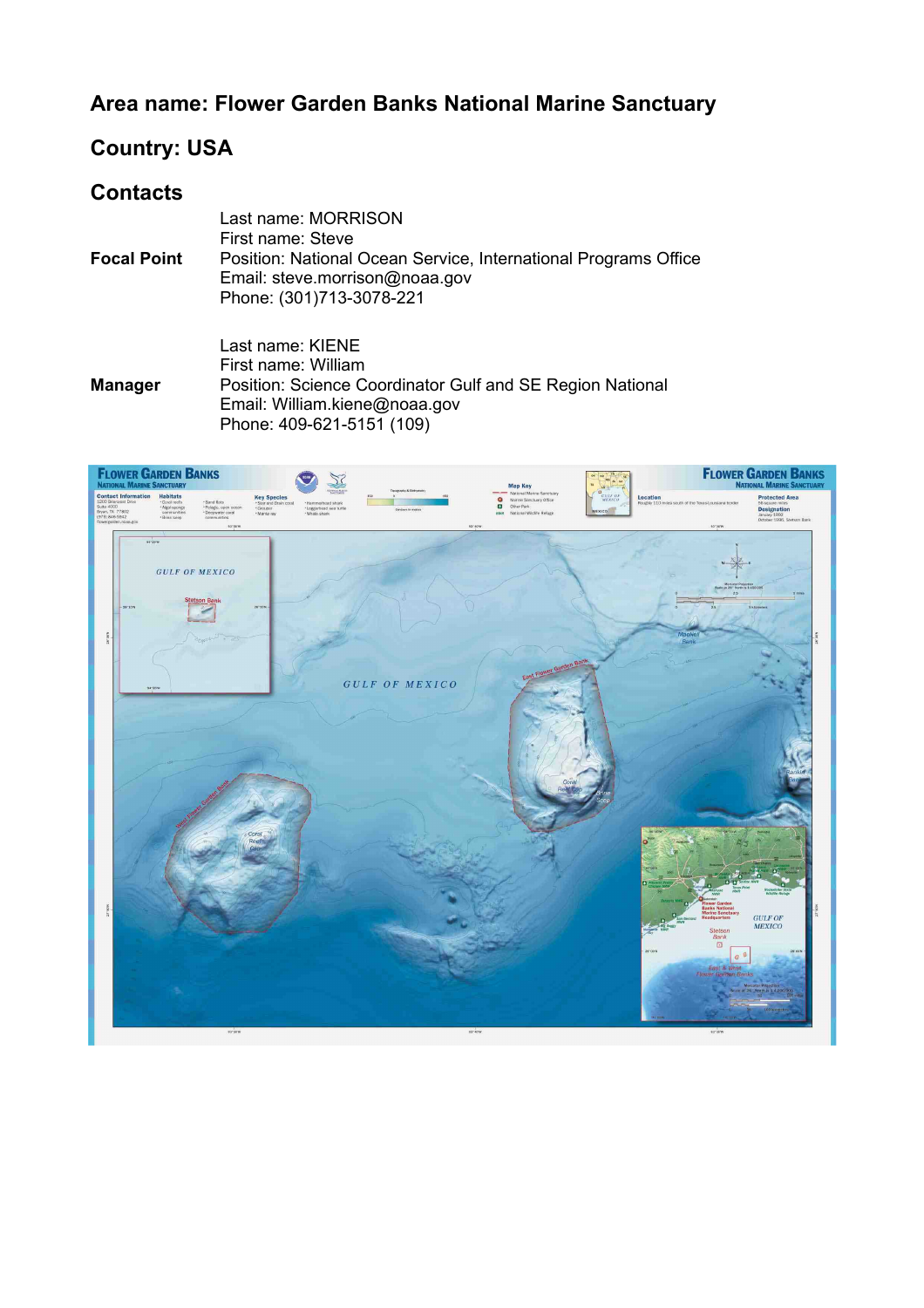# **SUMMARY**

Chapter 1 - IDENTIFICATION

- Chapter 2 EXECUTIVE SUMMARY
- Chapter 3 SITE DESCRIPTION
- Chapter 4 ECOLOGICAL CRITERIA
- Chapter 5 CULTURAL AND SOCIO-ECONOMIC CRITERIA
- Chapter 6 MANAGEMENT
- Chapter 7 MONITORING AND EVALUATION
- Chapter 8 STAKEHOLDERS
- Chapter 9 IMPLEMENTATION MECHANISM
- Chapter 10 OTHER RELEVANT INFORMATION

# **ANNEXED DOCUMENTS**

Atlas Map

Coral Cap Species

Flower Garden Banks Final Management Plan

Flower Garden Banks National Marine Sanctuary Boundary and Buoy Coordinates (NAD 83) National Marine Sanctuaries Act

Flower Garden Banks National Marine Sanctuary Regulations

Revisions to Anchoring Prohibitions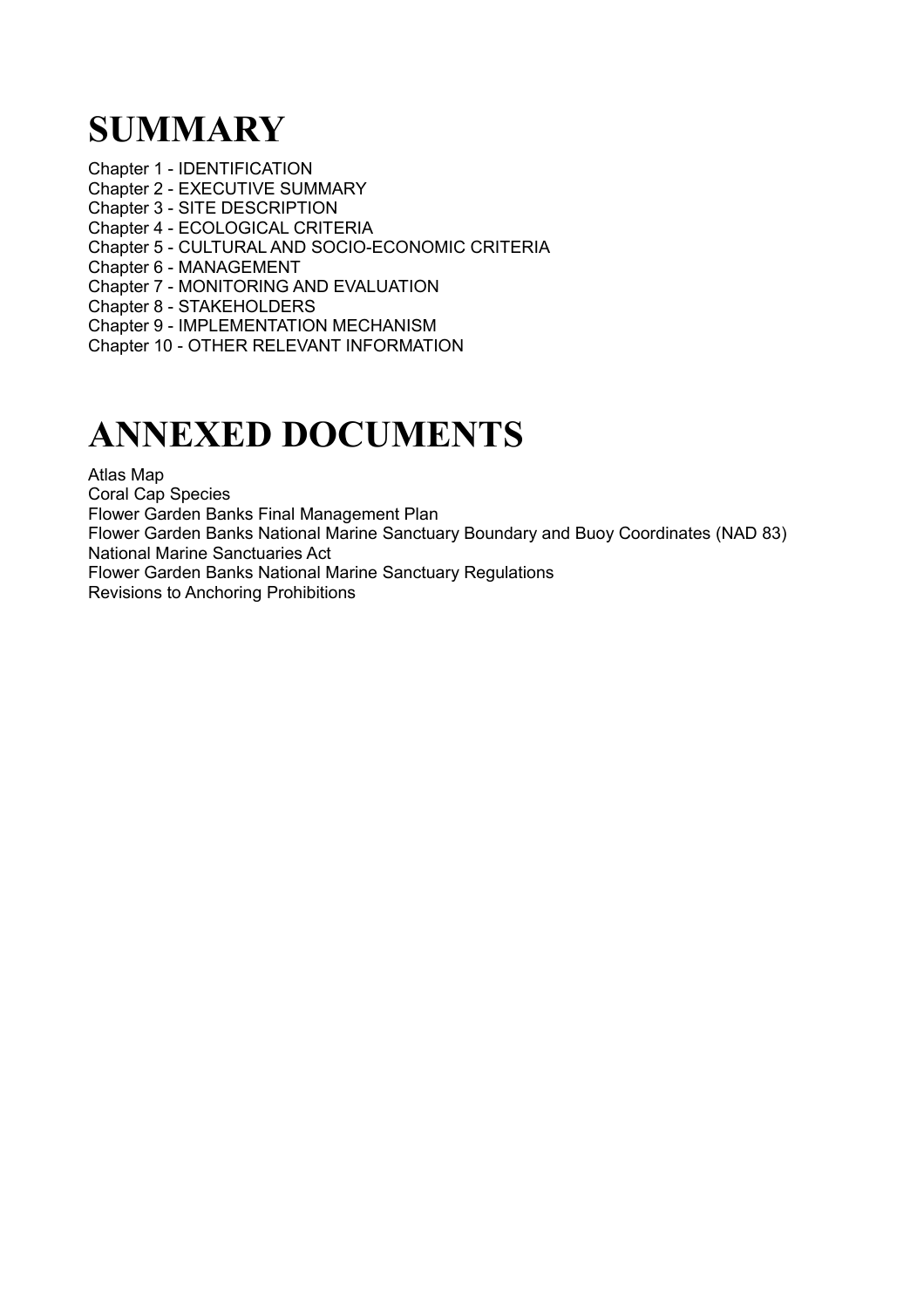# **Chapter 1. IDENTIFICATION**

# **a - Country:**

USA

# **b - Name of the area:**

Flower Garden Banks National Marine Sanctuary

# **c - Administrative region:**

Southeast United States, Gulf of Mexico Federal Waters

# **d - Date of establishment:**

12/5/91

# **e - If different, date of legal declaration:**

1/17/92

# **f - Geographic location**

*Longitude X:* -93.666667 *Latitude Y:* 27.833333

# **g - Size:**

145 sq. km

# **h - Contacts**

*Contact adress*: 4700 Ave U, Building 216, Galveston TX 77551 USA *Website*: http://flowergarden.noaa.gov/ *Email address*: William.kiene@noaa.gov

# **i - Marine ecoregion**

43. Northern Gulf of Mexico

# **Comment, optional**

The banks that are part of the sanctuary are circled in red. Stetson Bank. Black and red box is existing boundary. Red line is potential new boundary that is being proposed.

East Flower Garden Bank. Black and red outline is existing boundary. Red outline is potential new boundary that is being proposed. Red lines to southwest propose to link East Flower Garden Bank to West Flower Garden Bank and incorporate additional seafloor features into the sanctuary.

West Flower Garden Bank. Black and red outline is existing boundary. Red outline is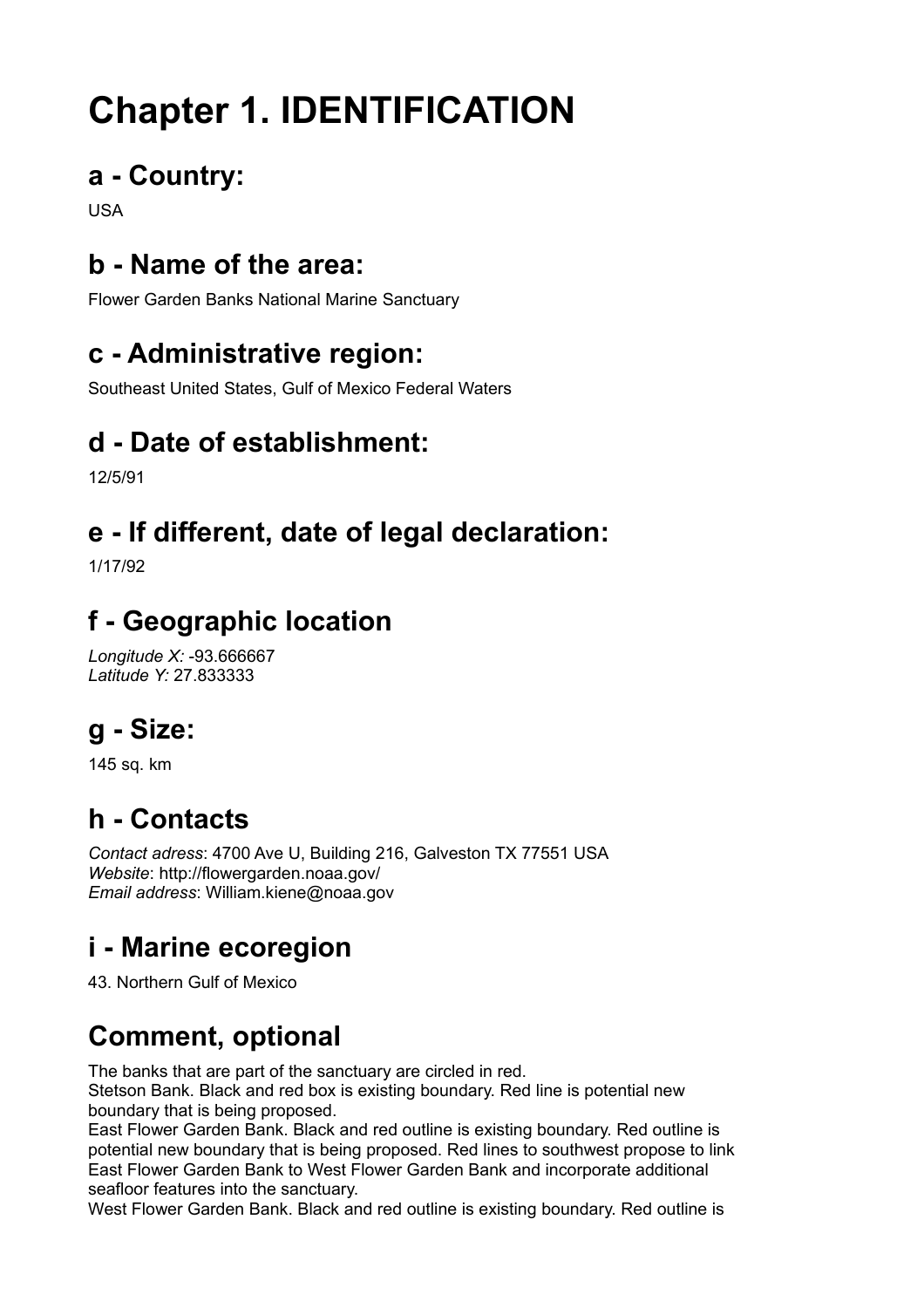potential new boundary that is being proposed. Red lines to east propose to link West Flower Garden Bank to East Flower Garden Bank and incorporate additional seafloor features into the sanctuary.

# **Chapter 2. EXECUTIVE SUMMARY**

### **Present briefly the proposed area and its principal characteristics, and specify the objectives that motivated its creation :**

The Flower Garden Banks National Marine Sanctuary provides natural resource protection to some of the most intact coral reef ecosystems and most healthy coral communities in the Western Atlantic. These reefs are the northern most coral reefs in the continental US. Surrounded by seafloor of 150 m water depths, the reefs grow on salt-dome features that rise to within 16 m of the sea surface at the margin of the continental shelf in the northern Gulf of Mexico. The sanctuary also protects mesophotic reef communities in its deepwater areas. The sanctuary was created by public interest to protect these coral reef communities from expanding oil and gas development, anchoring and fishing impacts in the NW Gulf of Mexico. The coral reefs are popular dive sites. Recreational and commercial fishing is allowed in the sanctuary with some gear restrictions and oil and gas production infrastructure is also present within sanctuary boundaries. As a result, the Flower Garden Banks is an example of how marine resource use and conservation protections can compatibly coexist with the US National Marine Sanctuary System.

### **Explain why the proposed area should be proposed for inclusion in the SPAW list**

The Flower Garden Banks addresses all of the ecological and social/economic criteria for inclusion on the List (described in more detail in Section IV). The Flower Garden Banks are one of a chain of reefs and banks that ring the Gulf of Mexico. These banks are ecologically and physically connected by the currents and species migrations through the Gulf. They form part of a network of key habitats that sustain the diversity and abundance of marine life within the Gulf of Mexico and are linked to the east coast of the US by the Loop and Florida Currents. The Flower Garden Banks are the most important examples of tropical reef communities on the banks of the NW Gulf of Mexico and also protect deepwater hardground benthic communities in the region. The sanctuary protects healthy diverse coral populations and other benthic invertebrates that are key components of the Gulf of Mexico ecosystem and are essential habitat for many commercial and other fish species. The coral reefs are considered some of the healthiest in the Caribbean region and their protection is important to the condition of the wider Gulf ecosystem. Coral cover has been consistently high (>50%) over 30 years of monitoring. Acropora palmata colonies exist, which are the deepest records of this species. Deepwater habitats include algal nodule reefs, brine seeps and chemosynthetic communities and mud volcanoes. The robust nature of the coral reef populations, including high coral cover and colony sizes, demonstrate the resilient and resistance of the sanctuary ecosystem to disturbances that have disrupted other coral reefs in the Caribbean.

### **According to you, to which Criteria it conforms (Guidelines and Criteria B Paragraph 2)**

Representativeness Conservation value Rarity **Naturalness** Critical habitats **Diversity** Connectivity/coherence Resilience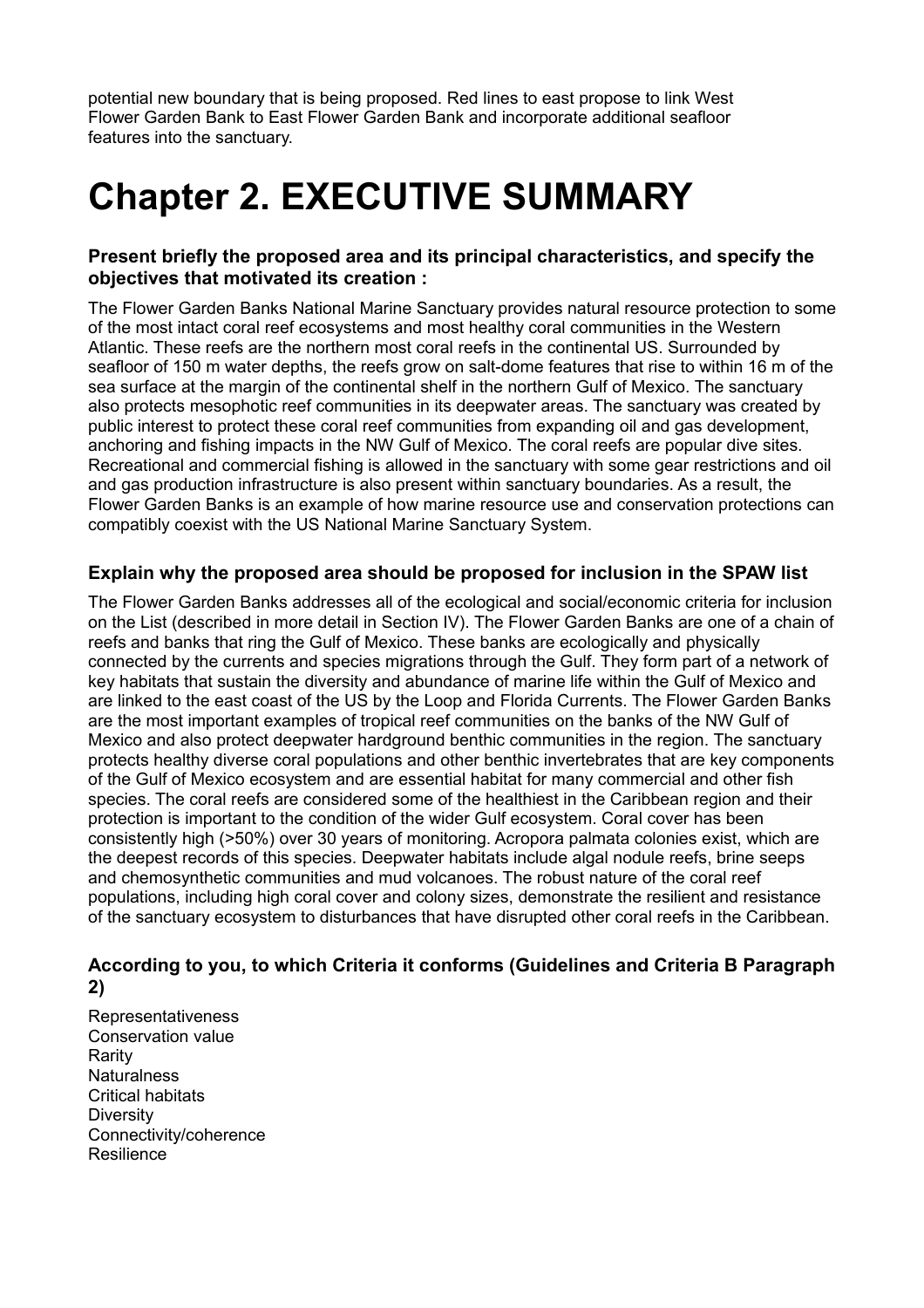### **Cultural and socio-economic criteria**

**Productivity** Cultural and traditional use Socio-economic benefits

# **Chapter 3. SITE DESCRIPTION**

## **a - General features of the site**

**Terrestrial surface under sovereignty, excluding wetlands:** 

0 *sq. km*

### **Wetland surface:**

0 *ha*

### **Marine surface:**

145 *sq. km*

### **Global comment for the 3 previous fields (optional):**

Three discrete topographic features 112 -185 km off the coasts of Texas and Louisiana that rise to within 17 m of the sea surface and surrounded by water depths of 150 m where seafloor hardgrounds and brine seeps support deepwater coral and chemosynthetic communities.

# **b - Physical features**

### **Brief description of the main physical characteristics in the area:**

East Flower Garden Bank is a pear-shaped topographic high that rises 150 m above the surrounding seafloor at the margin of the continental shelf. It is 8.7 by 5.1 km in size, capped by 1.43 square km of coral reef that is within 17 meters of the sea surface. West Flower Garden Bank is a similar oblong-shaped topographic feature, 11 by 8 km in size and includes 0.42 square km of coral reef area 18 meters below the surface. Stetson Bank is located 113 km south of Galveston, Texas, and 48 km to the northwest of West Flower Garden Bank on the continental shelf. Stetson Bank is 800 m long, 300 m wide, and rises abruptly from the 53 m depth of the local seafloor to its highest point of 17 m below the sea surface. The bank is ringed by a 2,500 m diameter outcropping of hardground on the seafloor with a maximum of 2.5 m of relief.

# **c - Biological features**

### **Habitats**

**Brief description of dominant and particular habitats (marine and terrestrial)\*: List here the habitats and ecosystems that are representative and/or of importance for the WCR (i.e. mangroves, coral reefs, etc):**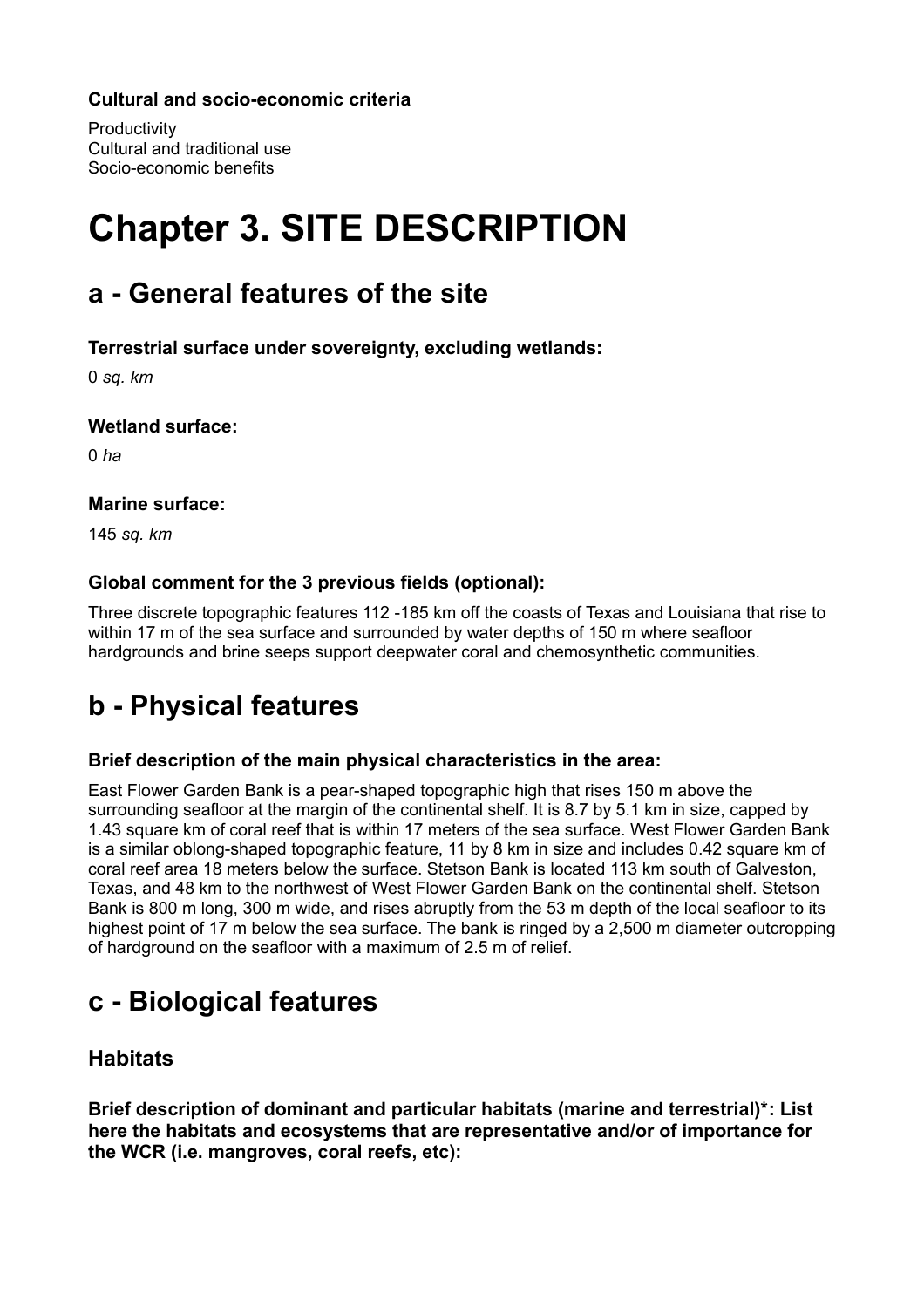Brain and star corals dominate the coral caps of the Flower Garden Banks, with some coral colonies exceeding 6 meters in diameter. There are at least 21 species of coral, covering over 50% of the bottom to depths of 30 meters. Deepwater habitat of the Flower Garden Banks makes up over 98% of the area within the sanctuary boundaries. These deep habitats include algal-sponge communities, "honeycomb" reefs (highly eroded outcroppings), mud flats, mounds, mud volcanoes and brine seep systems. Assemblages in these deeper habitats include extensive coralline algae pavements and nodules, sea fans, sea whips and black corals, deep reef fish, batfish, sea robins, basket stars and feather stars.

| Marine / coastal ecosystem<br>categories<br>Detail for each habitat /<br>ecosystem the area covers |      | Size (estimate)                         |                                                                                      |  |
|----------------------------------------------------------------------------------------------------|------|-----------------------------------------|--------------------------------------------------------------------------------------|--|
|                                                                                                    |      | $I$ <sub>unit</sub> $ Area$<br>lcovered | Description and comments                                                             |  |
| Coral reefs                                                                                        |      |                                         |                                                                                      |  |
| Coral reefs                                                                                        | ∣ha  | 268                                     | 1.84% of the area within the sanctuary                                               |  |
| Deep ecosystems                                                                                    |      |                                         |                                                                                      |  |
| Deep coral                                                                                         | ha   | 1237                                    | 8.51% of the area within the sanctuary                                               |  |
| Other marine ecosystems                                                                            |      |                                         |                                                                                      |  |
| Mesophotic coral communities                                                                       | ∣ha  | 15                                      | Coral Community (i.e., non-reef-building):<br>0.03% of the area within the sanctuary |  |
| Algal nodules                                                                                      | ∣ha  | 2827                                    | 19.45% of the area within the sanctuary                                              |  |
| Coralline algal reef                                                                               | ha   | 498                                     | 3.43% of the area within the sanctuary                                               |  |
| Soft bottom community                                                                              | ha   | 9695                                    | 66.69% of the area within the sanctuary                                              |  |
|                                                                                                    |      | Size (estimate)                         |                                                                                      |  |
| Terrestrial ecosystems                                                                             | unit | Area<br>covered                         |                                                                                      |  |

### **Detail for each habitat/ecosystem the area it covers:**

### **Flora**

### **Brief description of the main plant assemblages significant or particular in the area:**

All plant species at the Flower Garden Banks are marine. More than 100 species of green, brown and red algae have been identified at the Flower Garden Banks.

http://flowergarden.noaa.gov/document\_library/aboutdocs/fgbnmscoralcapspecies.p df

These include many of the typical tropical marine species found on coral reefs in the Caribbean that form a complex of erect and turf growth forms. Algae growth and species distribution is ecologically linked to the amount of nonliving-coral hard substrate, nutrient inputs (low at the Flower Garden Banks) and grazing intensity. In addition, corals themselves are a consortium of plant and animal life. Coral growth and nutrition is closely dependent on their internal symbiotic algae. In deeper areas of the sanctuary (45 - 85 m), coralline algae is important in benthic habitat formation and builds nodules up to 25 cm in diameter, pavements and crusts.

### **List of plant species within the site that are in SPAW Annex I**

List of species in SPAW annex I Estimate of population size Comments if any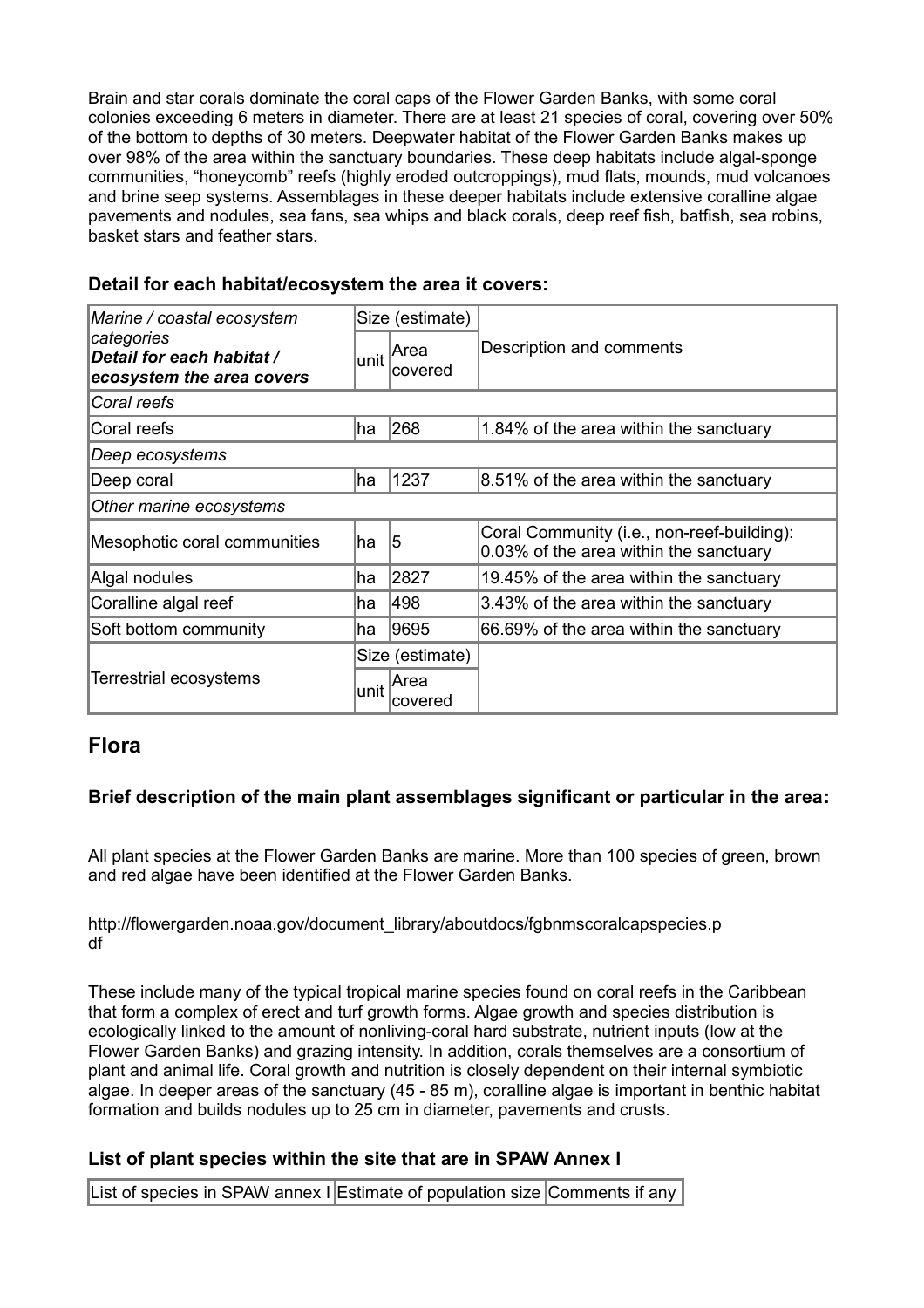### **List of plant species within the site that are in SPAW Annex III**

List of species in SPAW annex III Estimate of population size Comments if any

### **List of plant species within the site that are in the IUCN Red List. UICN red list : <http://www.iucnredlist.org/apps/redlist/search>You will specify the IUCN Status (CR:critically endangered; EN:endangered; VU:vulnerable).**

| List of species in IUCN red list that are | <b>IIUCN</b> | Estimate of population Comments if |      |
|-------------------------------------------|--------------|------------------------------------|------|
| present in your site                      | Status       | <b>Size</b>                        | lanv |

### **List of plant species within the site that are in the national list of protected species**

| List of species in the national list of protected species that Estimate of |                 | Comments if |
|----------------------------------------------------------------------------|-----------------|-------------|
| are present in your site                                                   | population size | lanv        |

### **Fauna**

### **Brief descript° of the main fauna populations and/or those of particular importance present (resident or migratory) in the area:**

The habitats of the Flower Garden Banks have been classified into depth related zones that contain distinctive communities of fauna and associated flora.

#### **Coral Reef Zone**

The coral reef zone is the shallowest zone at the Flower Garden Banks, occurring at depths of between approximately 17 to 44 meters. Large, closely spaced star and brain coral heads, many greater than 3 meters in diameter and height dominate the zone. Reef topography is relatively rough, with many vertical and inclined surfaces and crevices. Between groups of coral heads, there are numerous sand patches and channels. This zone is characterized by a high diversity coral assemblage dominated by Montastraea spp., Diploria strigosa, Colpophyllia natans and Porites astreoides. Coralline algae, and filamentous and leafy algae also occur on reef substrates, but are not dominant members of the benthic assemblage. Madracis mirabilis forms large monotypic stands in deeper portions of the coral reef community. Sponges and Agaricia spp. are common in crevices and cavities of the reef.

### **Coral Community Zone**

The coral community zone is comprised of areas that, while not considered to be "true" coral reefs, do contain hermatypic (reef-building) coral species at low densities, or are characterized by other coral reef associated organisms, such as the hydrozoan Millepora spp. (fire coral), sponges and macroalgae. Coral communities are found in depth ranges similar to those that contain coral reefs (17 to 50 meters), where other environmental factors do not allow full development of coral reefs. This community type is predominant at Stetson Bank. The coral community at the Flower Garden Banks is characterized by the blushing star coral, (Stephanocoenia intersepta), the great star coral, (Montastraea cavernosa), and the large grooved brain coral, (Colpophyllia natans), and occurs between depths of 40 to 55 meters. Lettuce corals (Agaricia spp.) and brain coral (Diploria strigosa) are also an important part of the community. Crustose coralline algae are found on dead coral rock, along with leafy algae and numerous sponges. The dominance of hard corals declines with depth, and few coral colonies occur between 45 to 50 meters at East and West Flower Garden Banks. Coral communities at Stetson Bank are dominated by a Millepora-sponge assemblage, along with areas of Madracis decactis and individual colonies of Diploria strigosa and several other coral species.

### **Coralline Algae Zone**

Found in depths between 45 to 90 m, the coralline algae zone is made up of algal nodule fields, pavements and coralline algal reefs. Coralline algae occurs within the photic zone above approximately 85 meters. This zone is rich in sponges, algae, gorgonians, and black coral, and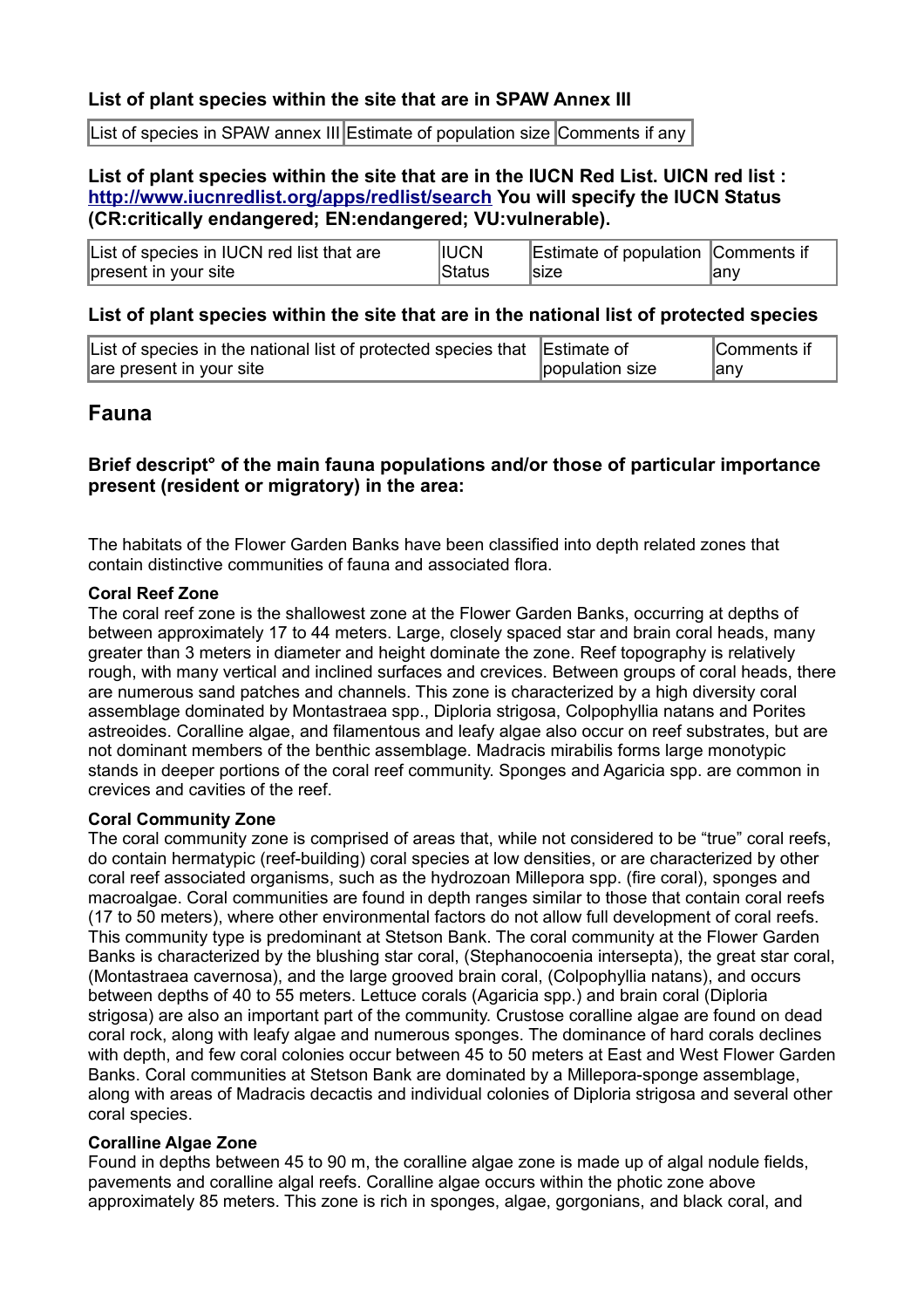harbors healthy populations of deep reef fish including rough tongue bass (Pronotogrammus martinicensis), scamp (Mycteroperca phenax), and marbled grouper (Dermatolepis inermis). Crustose coralline algae forms large beds of algal nodules (also called "rhodoliths"), or massive reef structures composed of large plates and ridges. A variety of sponge species are abundant in this zone, along with numerous antipatharians (black corals) and octocorals (sea whips). Few reefbuilding corals occur at these depths, and are primarily limited to small isolated colonies.

### **Deep Coral Zone**

Found in depths typically below 90 meters, the deep coral zone is dominated by eroded reef outcroppings, azooxanthellate (non-reef building) solitary hard corals, antipatharian and gorgonian corals, deep reef fish, sponges, bryozoans, and crinoids (feather stars). Rock surfaces are often highly eroded, and lack coralline algal growth. The deep coral zone is sometimes characterized by turbid water conditions, and reef outcrops may often be covered with a thin layer of silt (particularly at Stetson Bank).

### **Soft Bottom Community Zone**

Large expanses of mud, sand, and silt substrates, which typify the soft bottom community zone, are found in the deepest parts of the banks and surrounding the banks. Features of the soft bottom community include pits, burrows, Cirrhipathes (Stichopathes) fields, stalked anemones, and echinoderms. Squat lobster (Munida sp.) are often observed in this zone. Deeper areas of the sanctuary are characterized by a soft, level bottom composed of both terrigenous sediments originating from coastal rivers and carbonate sediments resulting from calcareous planktonic remains and erosion of adjacent rocky outcrops and coral reefs. Soft bottom communities are often characterized by sand waves, burrows and mounds.

Transitional zones between soft bottom communities and hard bottom features are characterized by exposed rubble, isolated patch reefs or exposed hard bottom. Areas with buried or exposed carbonate rubble are often colonized by antipatharians, octocorals, or solitary hard corals. These soft bottom communities are important feeding areas for fishes.

### **Fish**

At least 280 species of fish have been documented within the sanctuary, including parrotfish, wrasse, angelfish, boxfish, smooth trunkfish and squirrelfish. Large schools of barracuda (Sphyraena barracuda) and pelagic jacks (Caranx spp.) also occur. Winter brings enormous schools of mackerel (Scomberomorus sp.). The conspicuous deeper water fish in the sanctuary include rough tongue bass, threadnose bass, vermillion snapper, red snapper, scamp, and marbled grouper. Commercially targeted species include snapper, grouper, jacks, and mackerel. Smooth trunkfish (Lactophrys triqueter) are common throughout the Caribbean, but the golden morph of the species is very rare and was first described at the Flower Garden Banks, and has since been rumored to occur in just one other place in the Caribbean.

### **Sea Turtles**

Loggerhead and hawksbill sea turtles reside at all three banks of the sanctuary throughout the year. Loggerheads (Caretta caretta) are most often seen at night or in the late afternoon resting underneath ledges or coral heads. In the early morning they often leave the reef to feed in deeper areas of the sanctuary. The most frequently observed loggerheads are juveniles approaching maturity, perhaps suggesting that the sanctuary reefs serve as a temporary residence for these animals while they prepare to move on to adult feeding areas. Adult female loggerheads have also been sighted on several occasions. Because hawksbill sea turtles (Eretmochelys imbricata) are primarily sponge-eaters, Stetson Bank offers an abundant food source and is likely an excellent habitat for these turtles. A young hawksbill sea turtle has been a resident of Stetson Bank since 1999. A small number of transient hawksbills have also been reported at both the Flower Garden Banks and Stetson Bank.

### **Sharks & Rays**

Approximately 20 species of sharks and rays have been documented at the Flower Garden and Stetson Banks, some seasonal, others year-round. During the winter months, schooling scalloped hammerhead sharks (Sphyrna lewini) and spotted eagle rays (Aetobatus narinari) are visitors to all three banks. The reason for the seasonality of their visits is unclear, but the occurrence is quite predictable. Other winter visitors include occasional sandbar (Carcharhinus plumbeus) and tiger sharks (Galeocerdo cuvier), as well as spinner sharks (Carcharhinus brevipinna), which are often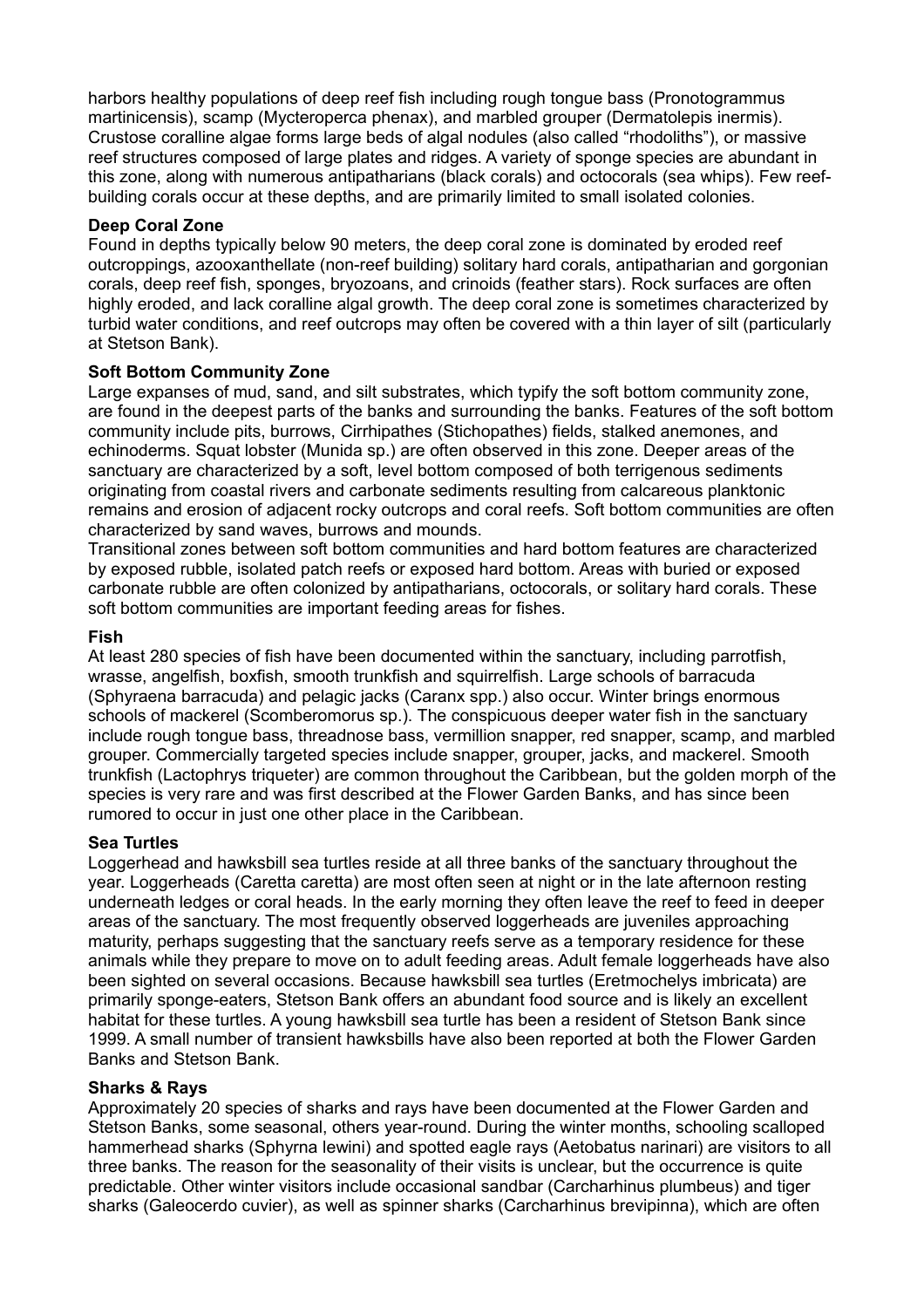seen leaping out of the water. Summer months usually bring whale sharks (Rhincodon typus) to the area. Nurse sharks are sometimes seen resting under ledges or in crevices in the coral, while large schools of silky sharks (Carcharhinus falciformis) are known to aggregate around oil and gas platforms in the vicinity of the sanctuary during the winter months. Silky sharks have recently been observed

in large schools, exhibiting mating behavior at Stetson Bank. Manta rays (Manta birostris) and the very similar-looking mobula rays (Mobula spp.) are regular visitors to the sanctuary (Figure 11). At least 58 different individuals have been documented and identified by distinctive markings on their undersides. Acoustic tracking of the manta rays has revealed that the mantas are moving between at least the three banks of the sanctuary.

| List of species in SPAW annex II | Estimate of population size Comments if any |  |
|----------------------------------|---------------------------------------------|--|
| Reptiles: Caretta caretta        | not given                                   |  |
| Reptiles: Eretmochelys imbricata | not given                                   |  |
| Birds: Falco peregrinus          | not given                                   |  |
| Mammals: Mesoplodon europeaus    | not given                                   |  |
| Mammals: Mesoplodon densirostris | not given                                   |  |
| Mammals: Mesoplodon mirus        | not given                                   |  |
| Mammals: Mesoplodon bidens       | not given                                   |  |
| Mammals: Stenella attenuata      | not given                                   |  |
| Mammals: Stenella frontalis      | not given                                   |  |
| Mammals: Tursiops truncatus      | not given                                   |  |

### **List of animal species within the site that are in SPAW Annex II**

### **List of animal species within the site that are in SPAW Annex III**

| List of species<br>in SPAW<br>annex III | Estimate of<br>population<br>size | Comments if any                                                                                                                                                                                                                                                                                                                                                                                                                                                                                                                                                                                                                                                                                                                                                                                                                                                                                                                                                                                                                          |  |
|-----------------------------------------|-----------------------------------|------------------------------------------------------------------------------------------------------------------------------------------------------------------------------------------------------------------------------------------------------------------------------------------------------------------------------------------------------------------------------------------------------------------------------------------------------------------------------------------------------------------------------------------------------------------------------------------------------------------------------------------------------------------------------------------------------------------------------------------------------------------------------------------------------------------------------------------------------------------------------------------------------------------------------------------------------------------------------------------------------------------------------------------|--|
| Hydrozoa:<br>Milleporidae               | not given                         | Millepora alcicornis                                                                                                                                                                                                                                                                                                                                                                                                                                                                                                                                                                                                                                                                                                                                                                                                                                                                                                                                                                                                                     |  |
| Anthozoa :<br>Antipatharia              | not given                         | Acanthopathes thyoides Antipathes atlantica Antipathes furcata<br>Antipathes sp. Aphanipathes pedata Elatopathes abietina<br>Phanopathes expansa Plumapathes pennacea Stichopathes sp.<br>Tanacetipathes sp. Plus 11 unidentified species                                                                                                                                                                                                                                                                                                                                                                                                                                                                                                                                                                                                                                                                                                                                                                                                |  |
| Anthozoa :<br>Gorgonacea                | not given                         | Many present. List not compiled.                                                                                                                                                                                                                                                                                                                                                                                                                                                                                                                                                                                                                                                                                                                                                                                                                                                                                                                                                                                                         |  |
| Anthozoa:<br>Scleractinia               | not given                         | elkhorn coral Acropora palmata lettuce coral Agaricia agaricites fragile<br>saucer coral Agaricia fragilis ornate cup coral Coenocyathus sp.<br>Colpophyllia amaranthus boulder brain coral Colpophyllia natans<br>knobby brain coral Diploria clivosa symmetrical brain coral Diploria<br>strigosa Eusmilia sp. hat or sunray lettuce coral Helioseris cucullata<br>pointed pencil coral Madracis asperula ten-ray star coral Madracis<br>decactis eight-ray finger coral Madracis cf. formosa yellow pencil coral<br>Madracis auretenra (mirabilis) Madrepora carolina lobed star coral<br>Montastraea annularis great star coral Montastraea cavernosa boulder<br>star coral Montastraea franksi mountainous star coral Montastraea<br>faveolata spiny flower coral Mussa angulosa diffuse ivory coral<br>Oculina diffusa delicate ivory bush coral Oculina tenella Oxysmilia sp.<br>papillose cup coral Paracyathus pulchellus Polycyathus senegalensis<br>mustard hill coral Porites astreoides finger coral Porites furcata finger |  |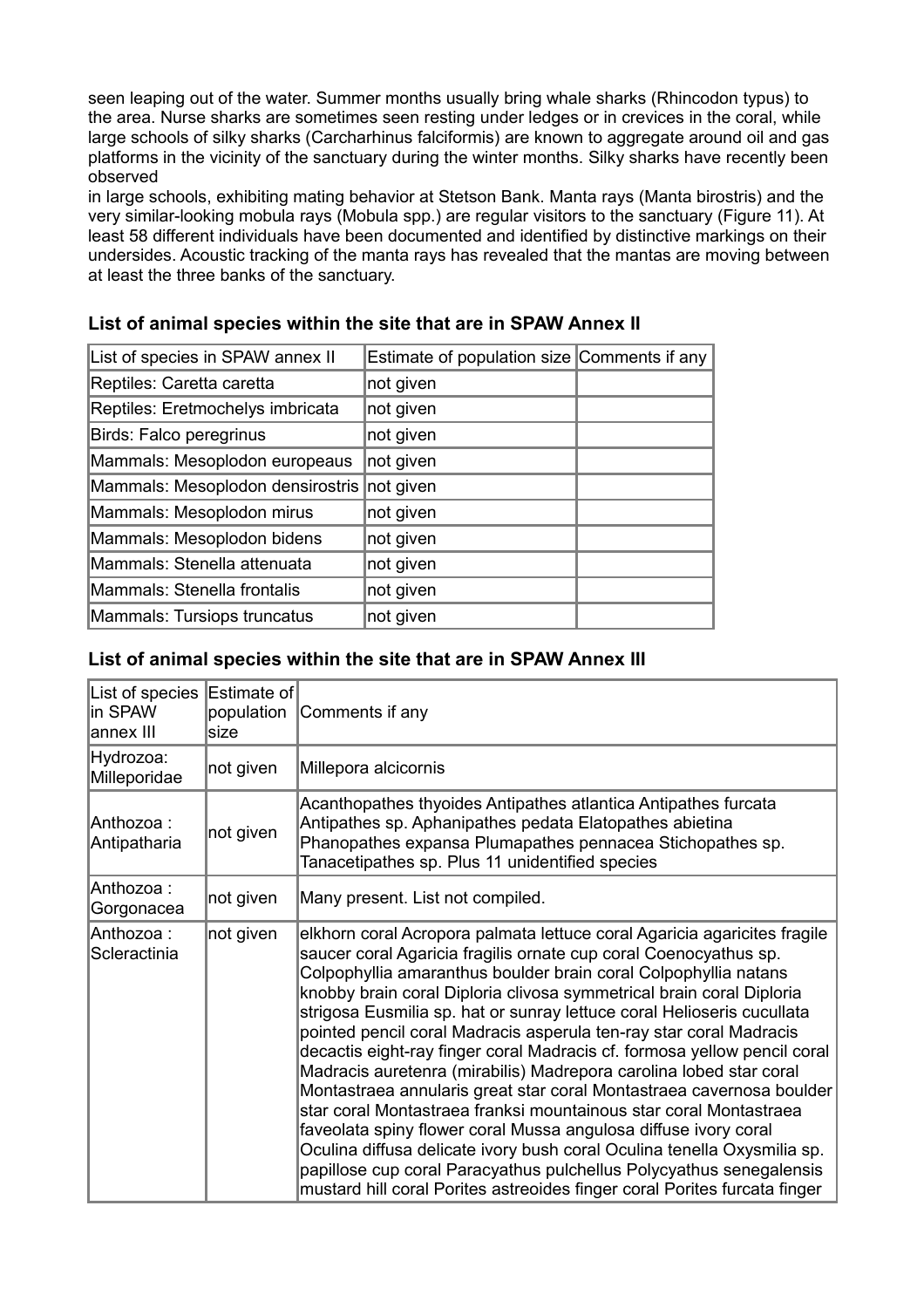|                                     |           | coral Porites porites speckled cup coral Rhizosmilia maculata<br>artichoke coral Scolymia cubensis Siderastrea bournoni massive<br>starlet coral Siderastrea siderea Stephanocoenia michelini blushing<br>star coral Stephanocoenia intersepta orange cup coral (invasive)<br>Tubastraea coccinea |
|-------------------------------------|-----------|---------------------------------------------------------------------------------------------------------------------------------------------------------------------------------------------------------------------------------------------------------------------------------------------------|
| Molluscs:<br>Strombus<br>∣gigas     | not given |                                                                                                                                                                                                                                                                                                   |
| Crustaceans:<br>Panulirus<br>∣argus | not given |                                                                                                                                                                                                                                                                                                   |

**List of animal species within the site that are in the IUCN Red List. IUCN Red List : <http://www.iucnredlist.org/apps/redlist/search>You will specify the IUCN Status (CR:critically endangered; EN:endangered; VU:vulnerable).**

| List of species in IUCN red list that are<br>present in your site | <b>IUCN</b><br>Status | Estimate of population Comments if<br>size | ∣any |
|-------------------------------------------------------------------|-----------------------|--------------------------------------------|------|
| Manta: birostris                                                  | Unknown               | not given                                  |      |
| Mobula : tarapacana                                               | Unknown               | not given                                  |      |
| Mobula: hypostoma                                                 | Unknown               | not given                                  |      |
| Rhincodon: typus                                                  | Unknown               | not given                                  |      |
| Mesoplodon: sp.                                                   | Unknown               | not given                                  |      |
| Stenella : frontalis                                              | Unknown               | not given                                  |      |
| Tursiops: truncatus                                               | Unknown               | not given                                  |      |
| Caretta: caretta                                                  | Unknown               | not given                                  |      |
| Eretmochelys: imbricata                                           | <b>Unknown</b>        | not given                                  |      |

### **List of animal species within the site that are in the national list of protected species**

| List of species in the national list of protected species that Estimate of |                 | Comments if |
|----------------------------------------------------------------------------|-----------------|-------------|
| are present in your site                                                   | population size | any         |

## **d - Human population and current activities**

**Inhabitants inside the area or in the zone of potential direct impact on the protected area:** 

|                                               | Inside the area              |  | In the zone of potential direct impact |           |  |
|-----------------------------------------------|------------------------------|--|----------------------------------------|-----------|--|
|                                               | Permanent Seasonal Permanent |  |                                        | Seasonal  |  |
| Inhabitants not given   not given   not given |                              |  |                                        | not given |  |

### **Comments about the previous table:**

No human populations are present near the sanctuary. Workers reside on petroleum production platforms in the region, but only boaters (fishing and diving) come to the sanctuary.

### **Description of population, current human uses and development:**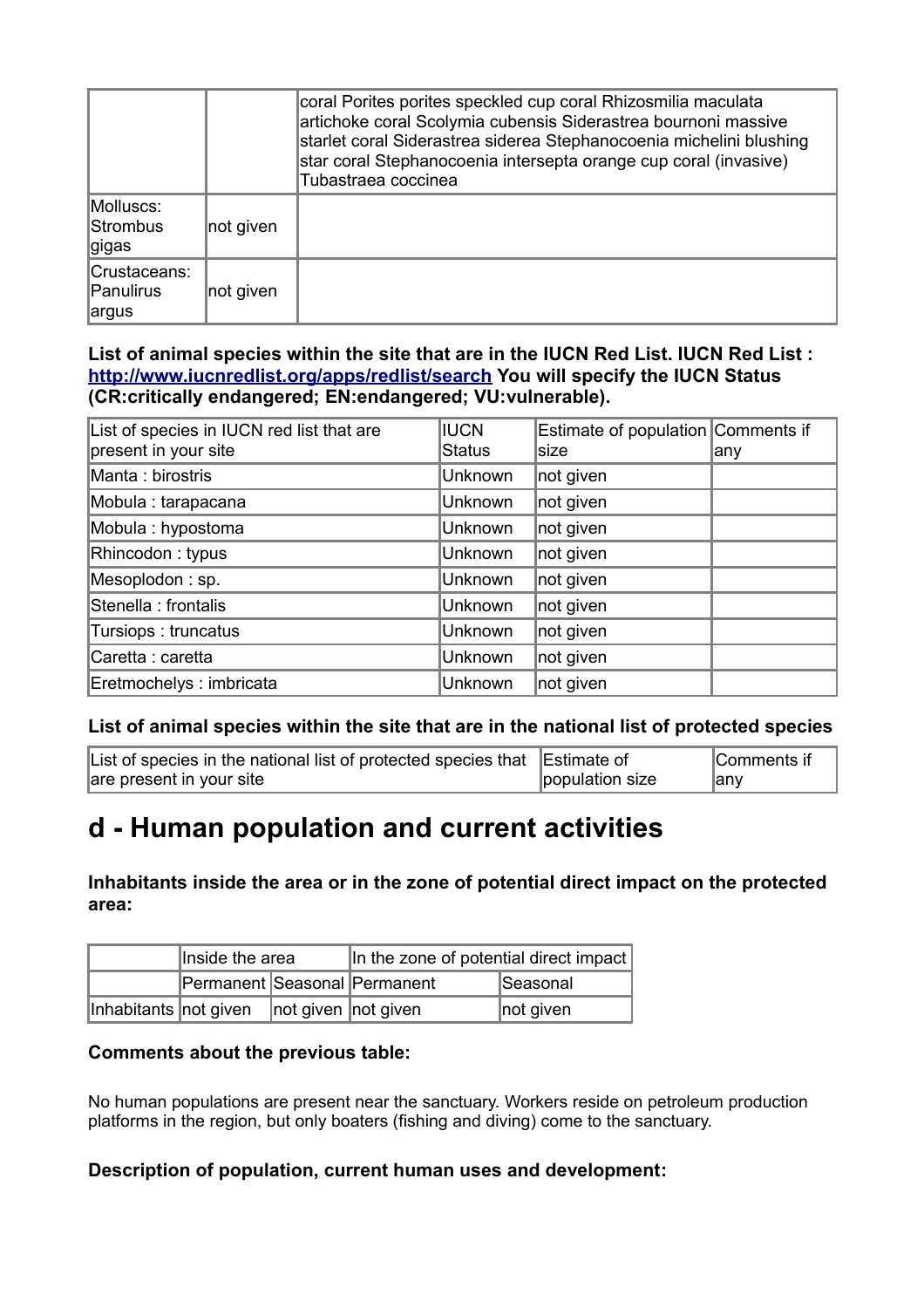The sanctuary's distance from shore limits the number of people that come to the sanctuary.

| Activities         | Current<br>lhuman uses | Possible<br>development       | Description / comments, if any                                                                                                                              |
|--------------------|------------------------|-------------------------------|-------------------------------------------------------------------------------------------------------------------------------------------------------------|
| Tourism            | llimited               | lunknown                      | People only occasionally visit the sanctuary to dive or<br>fish. Estimates are of up to 3000 divers a year visit the<br>sanctuary on commercial dive boats. |
| Fishing            | unknown                | unknown                       | The number of recreational and commercial fishers is<br>not known.                                                                                          |
| Agriculture absent |                        | stable                        |                                                                                                                                                             |
| Industry           | labsent                | stable                        |                                                                                                                                                             |
| Forestry           | labsent                | stable                        |                                                                                                                                                             |
| <b>Others</b>      |                        | not specified   not specified |                                                                                                                                                             |

## **e - Other relevant features**

### **Educational feature:**

The biological habitats have long been of interest to scientists and educators in understanding and telling the story of the Gulf of Mexico ecosystem.

### **Scientific feature:**

The biological habitats have long been of interest to scientists and educators in understanding and telling the story of the Gulf of Mexico ecosystem.

### **Research feature:**

The biological habitats have long been of interest to scientists and educators in understanding and telling the story of the Gulf of Mexico ecosystem.

### **Historical feature:**

The biological habitats have long been of interest to scientists and educators in understanding and telling the story of the Gulf of Mexico ecosystem.

### **Archaeological feature:**

The biological habitats have long been of interest to scientists and educators in understanding and telling the story of the Gulf of Mexico ecosystem.

## **f - Impacts and threats affecting the area**

### **Impacts and threats** *within* **the area**

| Impact and level       |           |        |          | Evolution Evolution Species affected Habitats Description / comments |
|------------------------|-----------|--------|----------|----------------------------------------------------------------------|
| <i><b>Ithreats</b></i> | $\ln$ the | ln the | affected |                                                                      |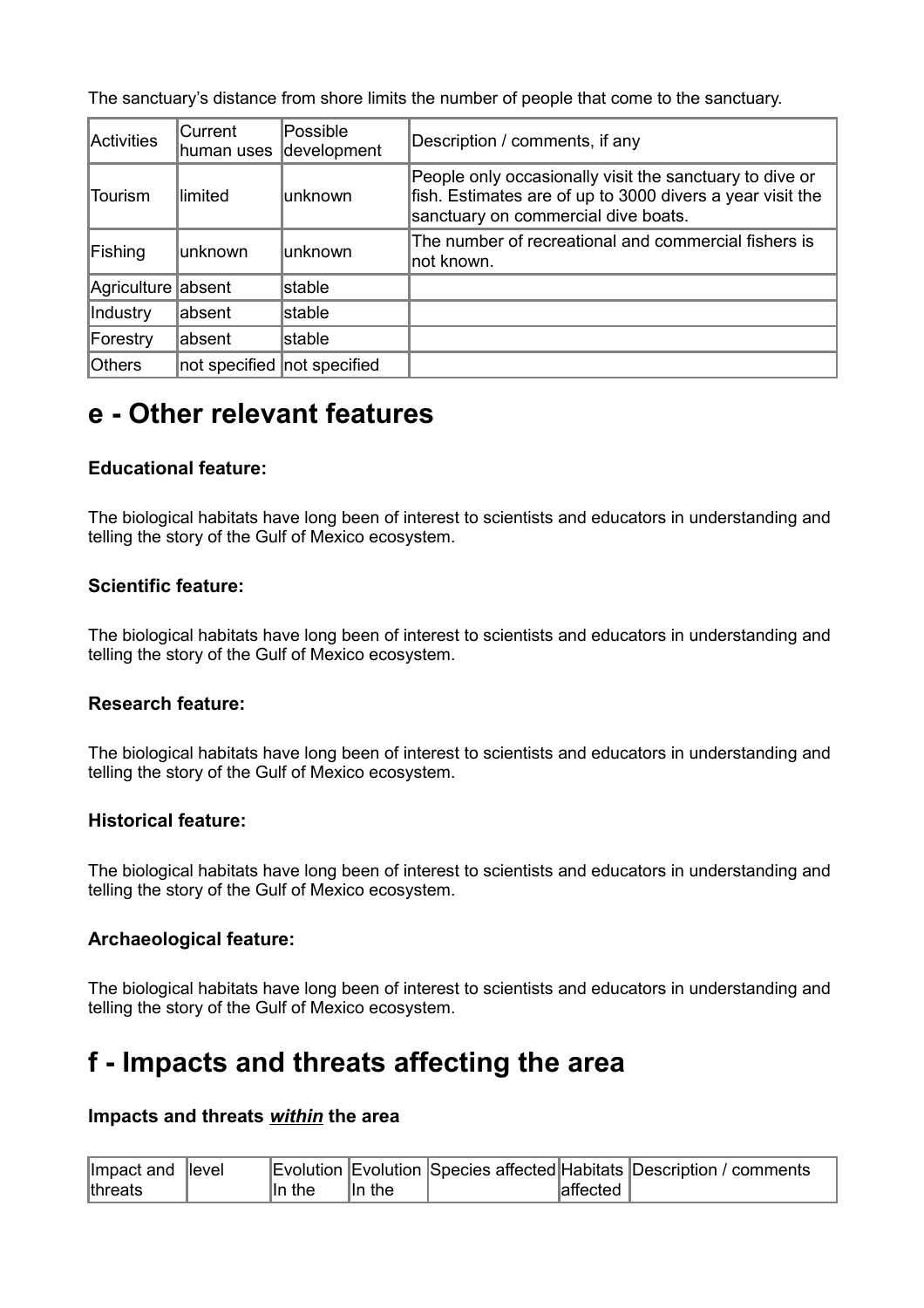|                                                                           |         | short<br>term    | long term        |                                                                                                                                                                                                                                                                                                                                                                                                          |                                                                                                                                                                                                                                                                                                                                                                                                                                                                                                                                                                                                                                                                                                                                                                 |
|---------------------------------------------------------------------------|---------|------------------|------------------|----------------------------------------------------------------------------------------------------------------------------------------------------------------------------------------------------------------------------------------------------------------------------------------------------------------------------------------------------------------------------------------------------------|-----------------------------------------------------------------------------------------------------------------------------------------------------------------------------------------------------------------------------------------------------------------------------------------------------------------------------------------------------------------------------------------------------------------------------------------------------------------------------------------------------------------------------------------------------------------------------------------------------------------------------------------------------------------------------------------------------------------------------------------------------------------|
| Exploitation<br>of natural<br>ressources:<br>Fishing                      | limited | increase         | unknown          | Anecdotal<br>reports from<br>experienced<br>observers,<br>including<br>numerous<br>researchers and<br>recreational<br>divers, suggest<br>a decline in the<br>number of large<br>fish (principally<br>groupers and<br>jacks). Also,<br>lower numbers<br>of large pelagic<br>sharks, primarily<br>the scalloped<br>hammerhead,<br>have been<br>observed during<br>the winter<br>months in<br>recent years. | The level of private,<br>charter and commercial<br>fishing is not well<br>documented, but appears<br>to be increasing.<br>Discarded fishing gear<br>and injured or dead fish,<br>moray eels and sharks<br>have been documented. A<br>spear gun was recently<br>found at East Flower<br>Garden Bank, and spear<br>tips have been recovered<br>from all three banks,<br>indicating that prohibited<br>activities are taking place.<br>Longline fishing is illegal<br>within the sanctuary, as is<br>bottom trawling, yet<br>longline gear is often<br>encountered during ROV<br>operations in deeper<br>waters, as are discarded<br>trawl nets. Active longline<br>fishing within the<br>sanctuary boundaries has<br>been witnessed by dive<br>charter operators. |
| Exploitation<br>of natural<br>ressources:<br>Agriculture                  | limited | not<br>specified | not<br>specified |                                                                                                                                                                                                                                                                                                                                                                                                          | no agriculture                                                                                                                                                                                                                                                                                                                                                                                                                                                                                                                                                                                                                                                                                                                                                  |
| Exploitation<br>of natural<br>ressources:<br>Tourism                      | limited | stable           | unknown          |                                                                                                                                                                                                                                                                                                                                                                                                          | The most common and<br>persistent human activities<br>occurring at the Flower<br>Garden Banks are diving<br>and fishing, but other<br>activities, such as<br>anchoring by large<br>vessels and dragging of<br>tow cables, occasionally<br>occur. The levels of<br>recreational diving<br>activities appear stable at<br>present.                                                                                                                                                                                                                                                                                                                                                                                                                                |
| Exploitation significant unknown<br>of natural<br>ressources:<br>Industry |         |                  | not<br>specified |                                                                                                                                                                                                                                                                                                                                                                                                          | Contaminants originate<br>from discharges from oil<br>and gas platform<br>operations. The exact<br>contaminants contained in<br>produced water are highly<br>variable and difficult to<br>track accurately. It is                                                                                                                                                                                                                                                                                                                                                                                                                                                                                                                                               |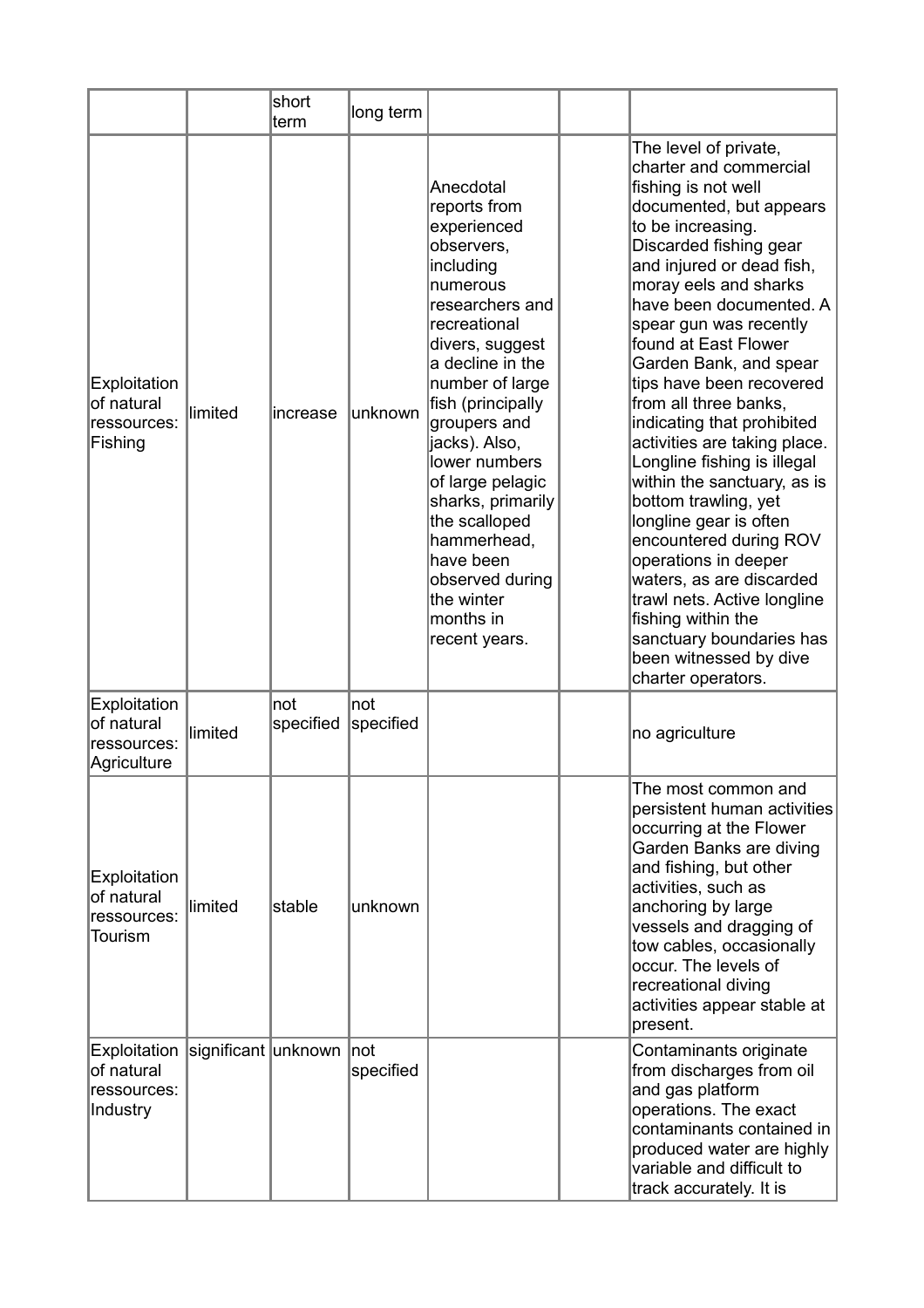|                                                                        |                             |                  |                   |  | known that heavy metals,<br>such as lead, cadmium,<br>mercury and radioactive<br>compounds, are<br>associated with oil and<br>gas activities in some<br>circumstances. Studies<br>have shown that the<br>sediments surrounding the<br>gas production platform<br>known as High Island<br>A389A, located within the<br>sanctuary boundaries,<br>contain comparatively<br>high levels of mercury,<br>lead, cadmium, zinc and<br>other contaminants,<br>probably due to the<br>stipulations that require<br>drilling lubricants and<br>cuttings be shunted to<br>within 10 meters of the<br>seabed to avoid creating a<br>sediment plume that could<br>envelope the shallow reef<br>areas |
|------------------------------------------------------------------------|-----------------------------|------------------|-------------------|--|----------------------------------------------------------------------------------------------------------------------------------------------------------------------------------------------------------------------------------------------------------------------------------------------------------------------------------------------------------------------------------------------------------------------------------------------------------------------------------------------------------------------------------------------------------------------------------------------------------------------------------------------------------------------------------------|
| <b>Exploitation</b><br>of natural<br>ressources:<br>Forest<br>products | llimited                    | not<br>specified | Inot<br>specified |  | no forest                                                                                                                                                                                                                                                                                                                                                                                                                                                                                                                                                                                                                                                                              |
| Increased<br>population                                                | limited                     | not<br>specified | ∣not<br>specified |  | no inhabitant                                                                                                                                                                                                                                                                                                                                                                                                                                                                                                                                                                                                                                                                          |
| Invasive<br> alien<br>species                                          | significant unknown unknown |                  |                   |  | The Indo-Pacific lionfish<br>has recently become<br>resident within the<br>sanctuary. It has<br>progressively spread<br>throughout the Caribbean<br>over the last two decades<br>and the western Gulf of<br>Mexico is one of the last<br>areas in the Wider<br>Caribbean to be invaded<br>by this fish. Some other<br>non-indigenous species<br>exist in the sanctuary, but<br>they are sparse enough to<br>preclude substantial or<br>persistent degradation to<br>the ecosystem. Three<br>colonies of an Indo-Pacific<br>species of orange cup<br>coral (Tubastraea<br>coccinea) have been<br>found in the sanctuary.                                                                |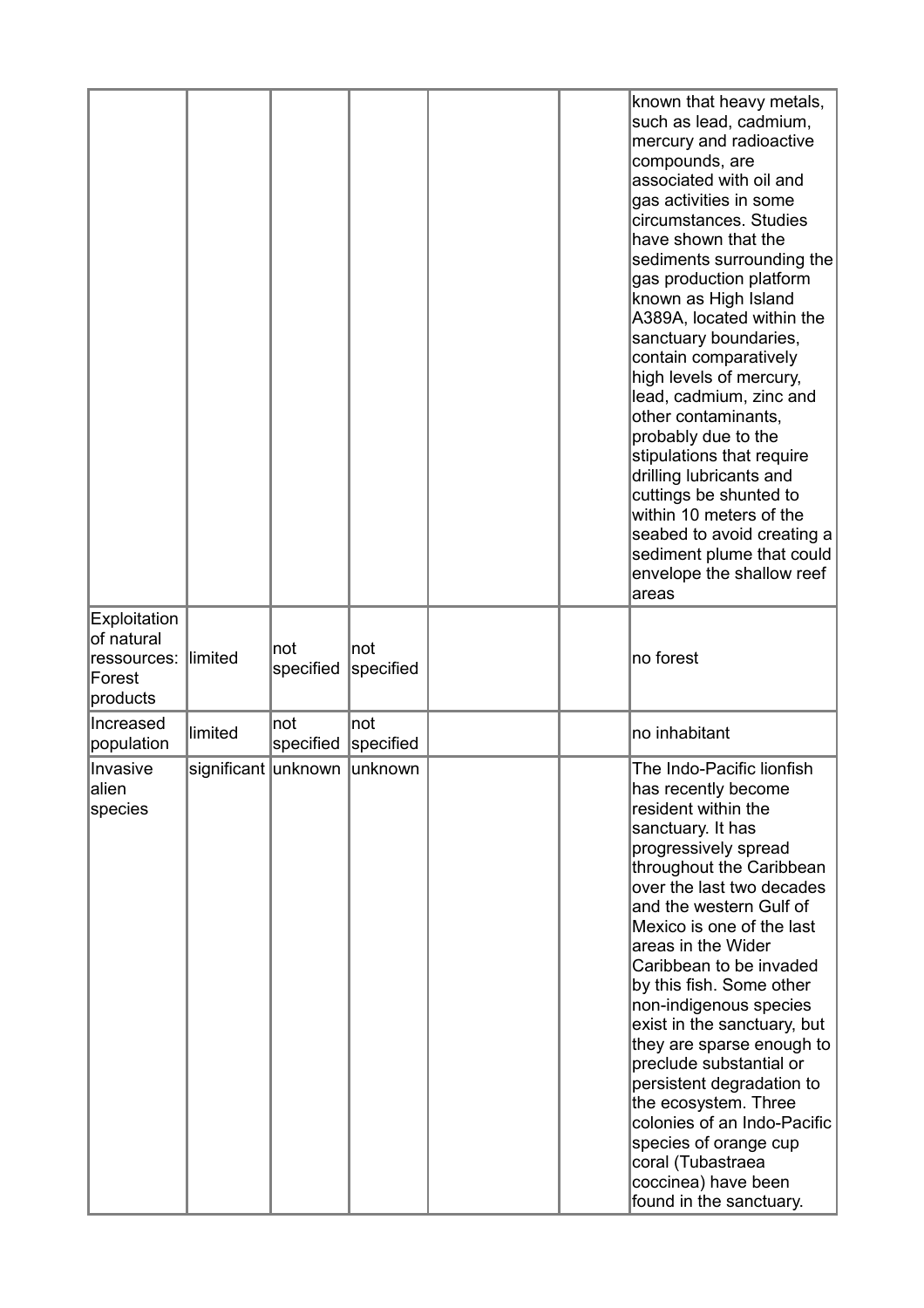|           |                             |  |  | This species may be<br>becoming better<br>established in the region.<br>Prior to this finding, the<br>coral had been reported in<br>the Gulf of Mexico, but<br>primarily on artificial<br>structures such as oil and<br>gas platforms. A Pacific<br>species of nudibranch<br>(Thecacera pacifica) was<br>recently documented at<br>Stetson Bank. It was<br>photographed during<br>reproduction, so it is likely<br>that this species is<br>becoming established.                                                                                                                                                                                                                                                                                                                                                                                                                                                                                                                                                                                                       |
|-----------|-----------------------------|--|--|------------------------------------------------------------------------------------------------------------------------------------------------------------------------------------------------------------------------------------------------------------------------------------------------------------------------------------------------------------------------------------------------------------------------------------------------------------------------------------------------------------------------------------------------------------------------------------------------------------------------------------------------------------------------------------------------------------------------------------------------------------------------------------------------------------------------------------------------------------------------------------------------------------------------------------------------------------------------------------------------------------------------------------------------------------------------|
| Pollution | significant unknown unknown |  |  | Influxes of fresh water<br>originating from land-<br>based or river sources<br>may contribute to the<br>introduction of pollutants<br>of terrestrial origin<br>including pesticides and<br>fertilizers, and cause<br>lower salinity conditions,<br>all of which can contribute<br>to decreased water<br>quality. Contaminants<br>originate from discharges<br>from oil and gas platform<br>operations. The exact<br>contaminants contained in<br>produced water are highly<br>variable and difficult to<br>track accurately. It is<br>known that heavy metals,<br>such as lead, cadmium,<br>mercury and radioactive<br>compounds, are<br>associated with oil and<br>gas activities in some<br>circumstances. Studies<br>have shown that the<br>sediments surrounding the<br>gas production platform<br>known as High Island<br>A389A, located within the<br>sanctuary boundaries,<br>contain comparatively<br>high levels of mercury,<br>lead, cadmium, zinc and<br>other contaminants,<br>probably due to the<br>stipulations that require<br>drilling lubricants and |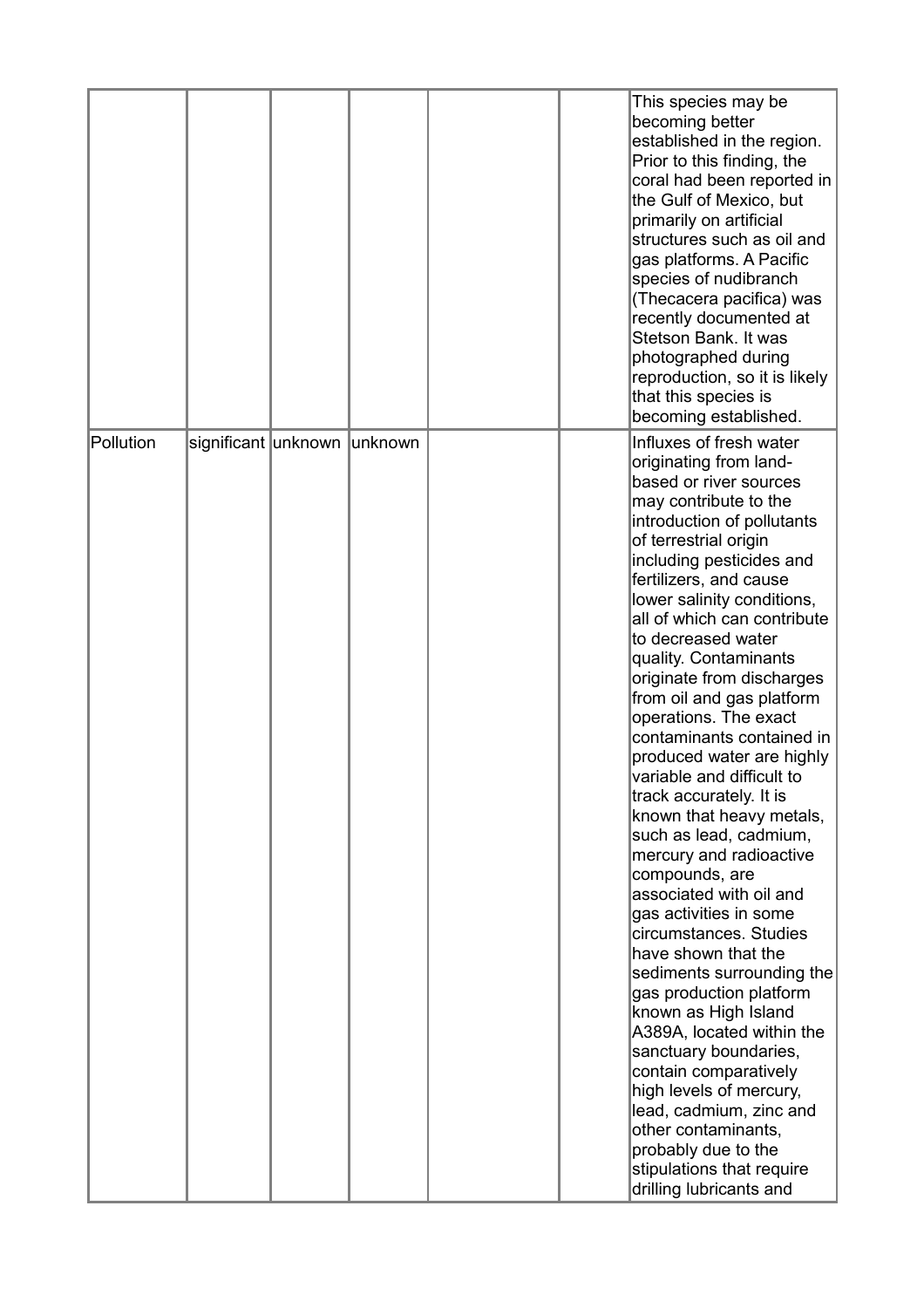|       |             |                  |                   |  | cuttings be shunted to<br>within 10 meters of the<br>seabed to avoid creating a<br>sediment plume that could<br>envelope the shallow reef<br>areas                                                                                                                                                                                                                                |
|-------|-------------|------------------|-------------------|--|-----------------------------------------------------------------------------------------------------------------------------------------------------------------------------------------------------------------------------------------------------------------------------------------------------------------------------------------------------------------------------------|
| Other | significant | not<br>specified | ∣not<br>specified |  | Recent events of coral<br>bleaching (2005 in<br>particular) are the result of<br>higher-thannormal<br>seawater temperature<br>extremes and reflect the<br>threat that climatic<br>induced temperature<br>increases pose to the<br>sanctuary. Coral diseases,<br>although not as much a<br>threat as in other parts of<br>the Caribbean, have<br>occurred within the<br>sanctuary. |

### **Impacts and threats** *around* **the area**

| Impact and threats                                               | Level | Evolution In<br>the short term the long term | Evolution In  | Species<br>affected | <b>Habitats</b><br>affected | Description /<br>comments |
|------------------------------------------------------------------|-------|----------------------------------------------|---------------|---------------------|-----------------------------|---------------------------|
| <b>Exploitation of natural</b><br>ressources: Fishing            |       | limited unknown                              | not specified |                     |                             | no information<br>found   |
| <b>Exploitation of natural</b><br>ressources:<br>Agriculture     |       | limited lunknown                             | not specified |                     |                             | no information<br>lfound  |
| <b>Exploitation of natural</b><br>ressources: Tourism            |       | limited unknown                              | not specified |                     |                             | no information<br>found   |
| <b>Exploitation of natural</b><br>ressources: Industry           |       | limited unknown                              | not specified |                     |                             | no information<br>found   |
| <b>Exploitation of natural</b><br>ressources: Forest<br>products |       | limited unknown                              | not specified |                     |                             | no information<br>found   |
| Increased population                                             |       | limited unknown                              | not specified |                     |                             | no information<br>found   |
| Invasive alien species limited unknown                           |       |                                              | not specified |                     |                             | no information<br>found   |
| Pollution                                                        |       | limited unknown                              | not specified |                     |                             | no information<br>found   |
| Other                                                            |       | limited unknown                              | not specified |                     |                             | no information<br>found   |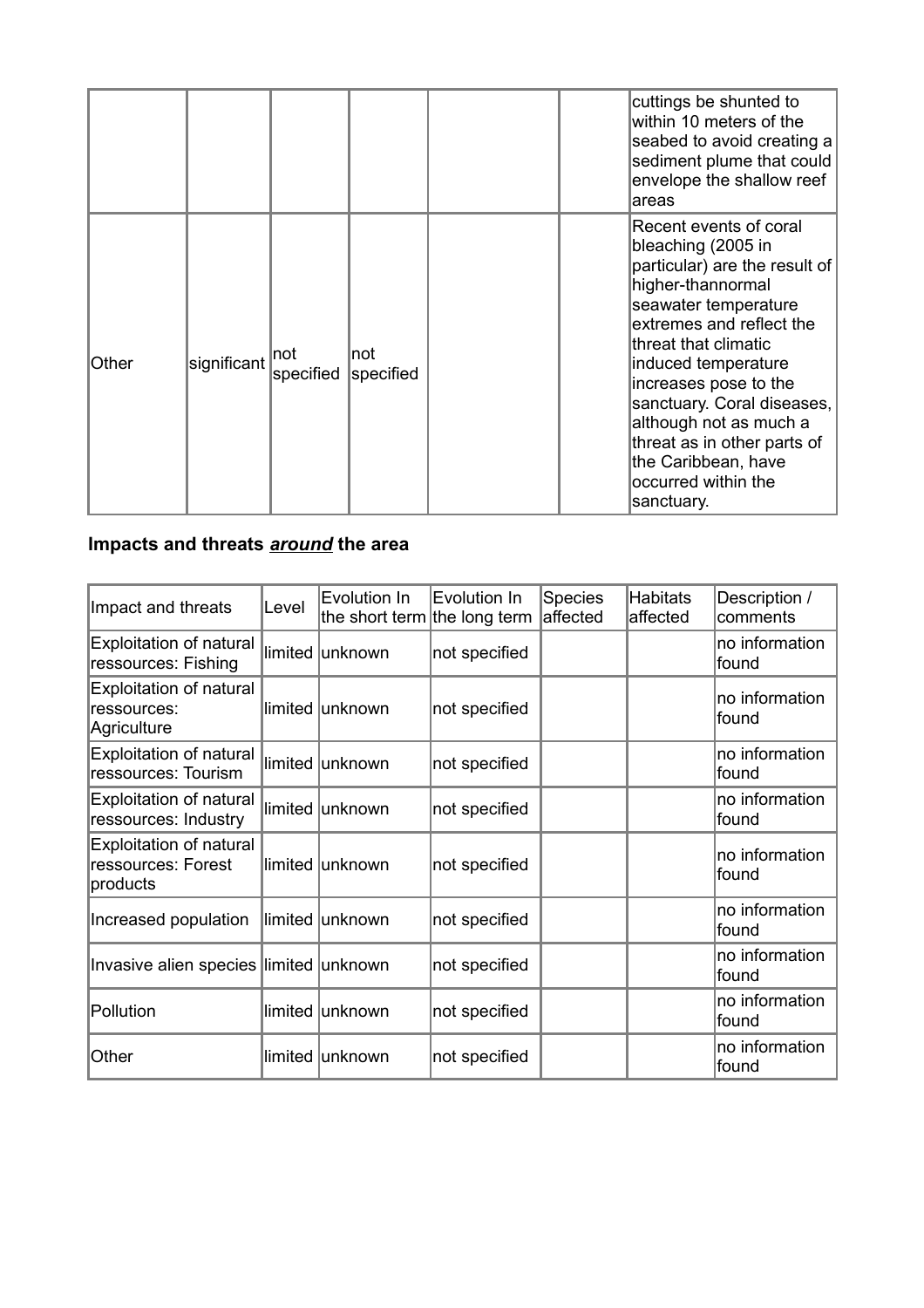# **h - Information and knowledge**

### **Information and knowledge available**

Numerous research and monitoring reports have been published over four decades and continue.

The shallow coral reefs of the sanctuary are well documented physically, biologically and ecologically. The deeper areas of the sanctuary are less well documented, but ROV and submersible observations have provided a good understanding of the biological character of these areas.

### **List of the main publications**

| Title                                                                            | Author      | Year Editor / review   |
|----------------------------------------------------------------------------------|-------------|------------------------|
| http://flowergarden.noaa.gov/document library/ National Marine<br>documents.html | Sanctuaries | $2013$ National Marine |

### **Briefly indicate in the chart if any regular monitoring is performed and for what groups/species**

| Species / group<br> monitored<br>$ $ (give the scientific<br>$ name\rangle$ | Frequency of<br> monitoring <br>(annual / biannual /<br>∣etc) | <b>Comments</b><br>(In particular, you can describe here the monitoring<br>methods that are used) |
|-----------------------------------------------------------------------------|---------------------------------------------------------------|---------------------------------------------------------------------------------------------------|
|-----------------------------------------------------------------------------|---------------------------------------------------------------|---------------------------------------------------------------------------------------------------|

# **Chapter 4. ECOLOGICAL CRITERIA**

*(Guidelines and Criteria Section B/ Ecological Criteria) Nominated areas must conform to at least one of the eight ecological criteria. Describe how the nominated site satisfies one or more of the following criteria. (Attach in Annex any relevant supporting documents.)*

### **Representativeness:**

The Flower Garden Banks are the most important examples of tropical reef communities on the banks of the NW Gulf of Mexico and also protect deepwater benthic communities that exist on deep soft bottom and hardgrounds in the region.

### **Conservation value:**

The sanctuary protects healthy diverse coral populations and other benthic invertebrates that are key components of the Gulf of Mexico ecosystem and are essential habitat for many commercial and other fish species. The coral reefs are considered some of the healthiest in the Caribbean region and their protection is important to the condition of the wider Gulf ecosystem.

### **Rarity:**

The Flower Garden Banks are unique for their large, healthy coral populations. Coral cover has been consistently high (>50%) over 30 years of monitoring. Acropora plamata colonies exist, which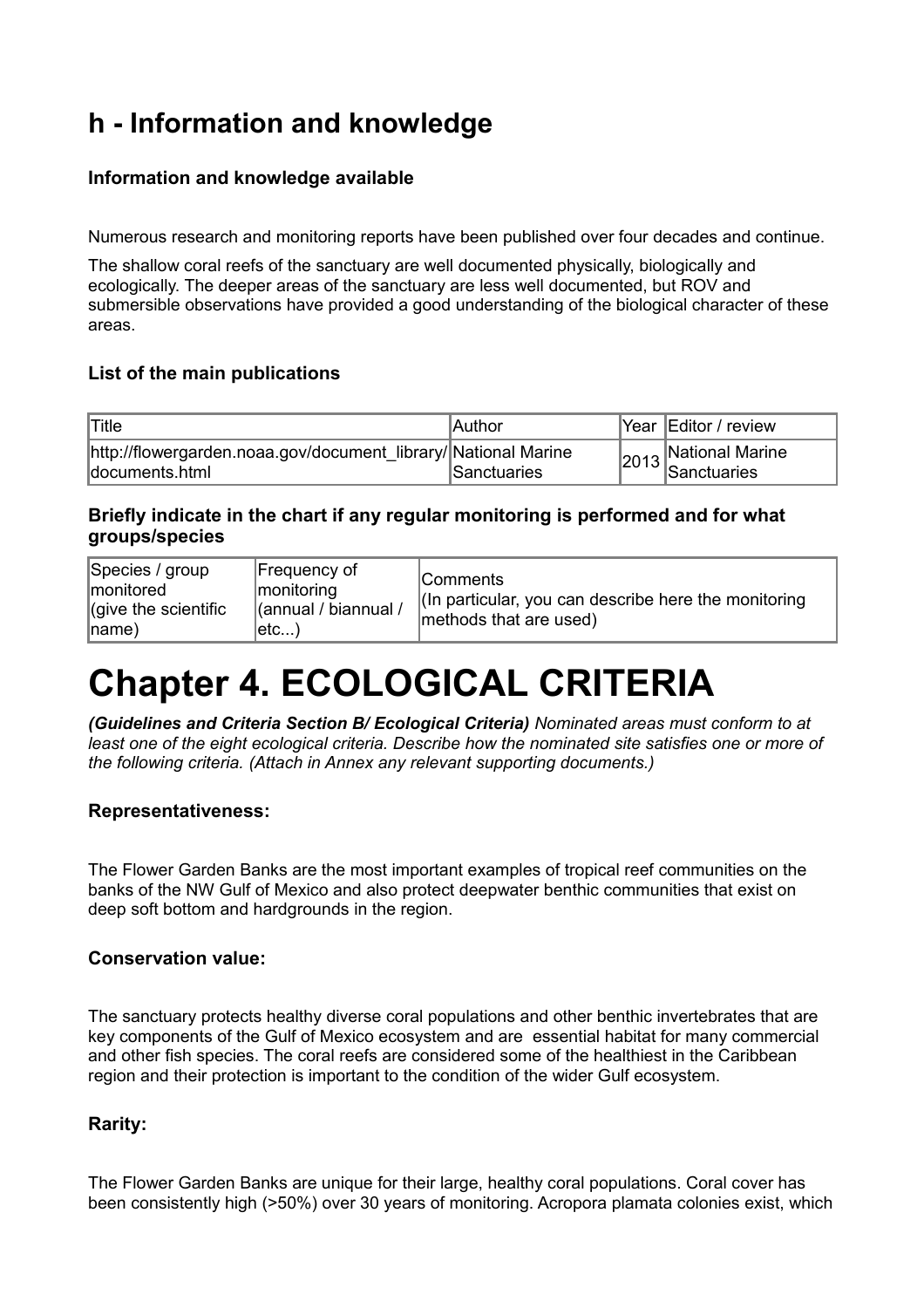are the deepest records of this species. Deepwater habitats include algal nodule reefs, brine seeps and chemosynthetic communities and mud volcanoes.

### **Naturalness:**

Sanctuary regulations have ensured that the coral reefs and deepwater features are some of the most undisturbed habitats in the Gulf of Mexico.

### **Critical habitats:**

In addition to protecting coral species, the sanctuary has special regulations protecting whale sharks and manta rays, which are present in sanctuary waters. The Flower Garden Banks are also important spawning aggregation sites for snapper and grouper fish species.

### **Diversity:**

The coral reefs of the Flower Garden Banks are concentrations of tropical marine species in the northern Gulf of Mexico and uniquely diverse compared to other banks in the region.

### **Connectivity/coherence:**

The Flower Garden Banks are one of a chain of reefs and banks that ring the Gulf of Mexico. These banks are ecologically and physically connected by the currents and species migrations through the Gulf. They form part of a network of key habitats that sustain the diversity and abundance of marine life within the Gulf of Mexico and are linked to the east coast of the US by the Loop and Florida Currents.

### **Resilience:**

The robust nature of the coral reef populations, including high coral cover and colony sizes, demonstrate the resilient and resistance of the ecosystem to disturbances that have disrupted other coral reefs in the Caribbean.

# **Chapter 5. CULTURAL AND SOCIO-ECONOMIC CRITERIA**

*(Guidelines and Criteria Section B / Cultural and Socio-Economic Criteria) Nominated Areas must conform, where applicable, to at least one of the three Cultural and Socio-Economic Criteria. If applicable, describe how the nominated site satisfies one or more of the following three Criteria (Attach in Annex any specific and relevant documents in support of these criteria).*

### **Productivity:**

The mission of the sanctuary is to identify, protect, conserve, and enhance the natural and cultural resources, values and qualities of the Flower Garden Banks National Marine Sanctuary and its regional environment for this and future generations. Its primary goal is to protect, maintain and,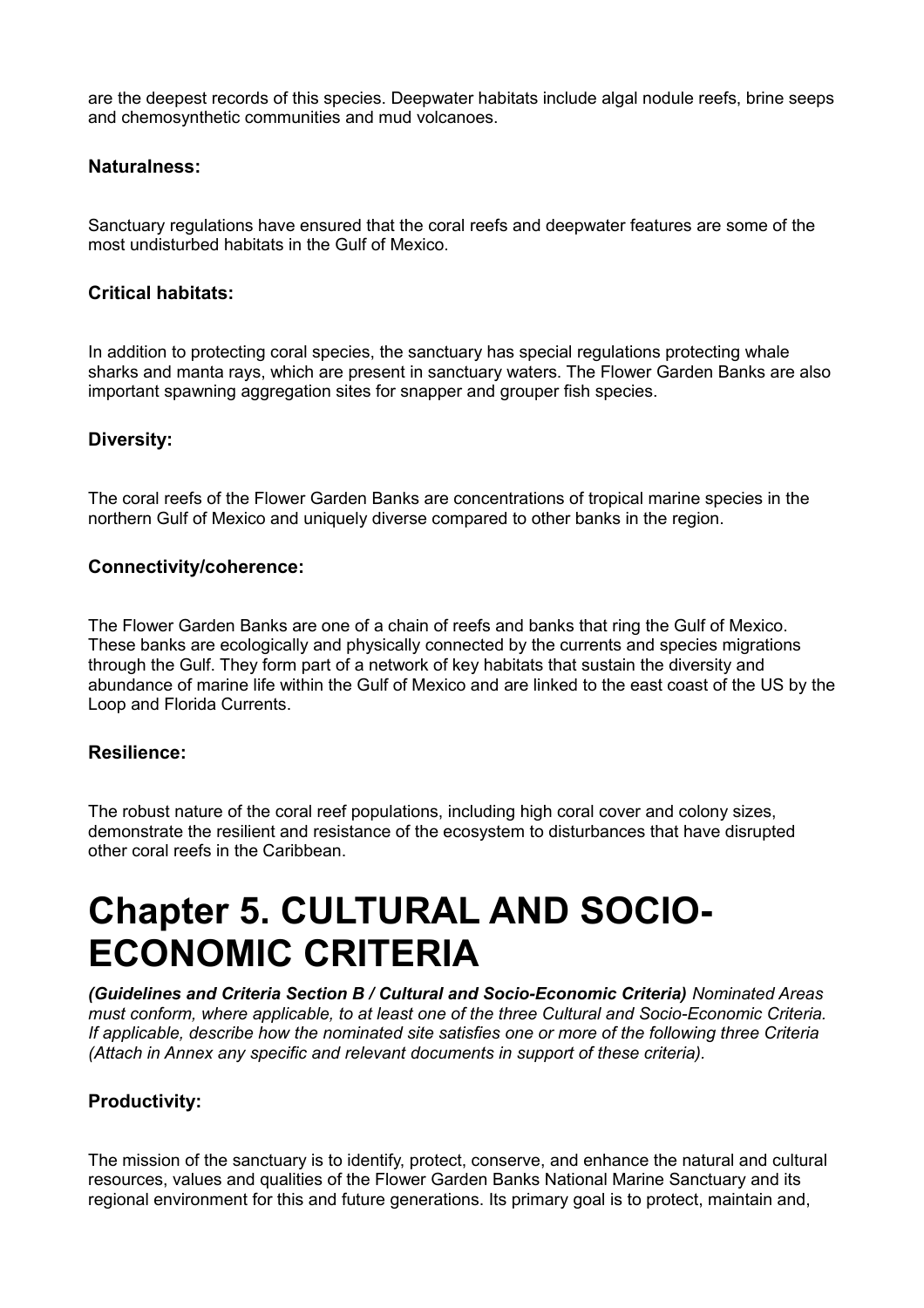where appropriate, restore and enhance the characteristics of the FGBNMS including, but not limited to, the natural living and geological resources, ecological processes, and water quality. The Flower Garden Banks are some of the most intact and productive coral reefs in the Wider Caribbean. Management actions are designed to maintain and enhance the habitats of the sanctuary and the biological communities they support. Regular monitoring and research seeks to understand the environmental factors that influence the biological conditions of the sanctuary, and allow for appropriate and timely responses to changes that may threaten the integrity of the ecosystem.The mission of the sanctuary is to identify, protect, conserve, and enhance the natural and cultural resources, values and qualities of the Flower Garden Banks National Marine Sanctuary and its regional environment for this and future generations. Its primary goal is to protect, maintain and, where appropriate, restore and enhance the characteristics of the FGBNMS including, but not limited to, the natural living and geological resources, ecological processes, and water quality. The Flower Garden Banks are some of the most intact and productive coral reefs in the Wider Caribbean. Management actions are designed to maintain and enhance the habitats of the sanctuary and the biological communities they support. Regular monitoring and research seeks to understand the environmental factors

that influence the biological conditions of the sanctuary, and allow for appropriate and timely responses to changes that may threaten the integrity of the ecosystem.

### **Cultural and traditional use:**

The sanctuary was established to manage and facilitate multiple sustainable uses of sanctuary resources that are compatible with the primary purpose of resource protection.

### **Socio-economic benefits:**

The sanctuary promotes and leads conservation and management partnerships to protect sanctuary resources and the regional marine environment through ecosystem-based management. These efforts help to preserve important biological resources that are an essential part of the Gulf of Mexico economy and utilized by commercial and recreational fishers as well as the diving operators in the region.

# **Chapter 6. MANAGEMENT**

## **a - Legal and policy framework (attach in Annex a copy of original texts, and indicate, if possible, the IUCN status)**

### **National status of your protected area:**

The Flower Garden Banks National Marine Sanctuary was established using the authority of the National Marine Sanctuaries Act: http://sanctuaries.noaa.gov/about/legislation/welcome.html http://flowergarden.noaa.gov/document\_library/mgmtdocs/nmsa.pdf

### **IUCN status (please tick the appropriate column if you know the IUCN category of your PA):**

unknown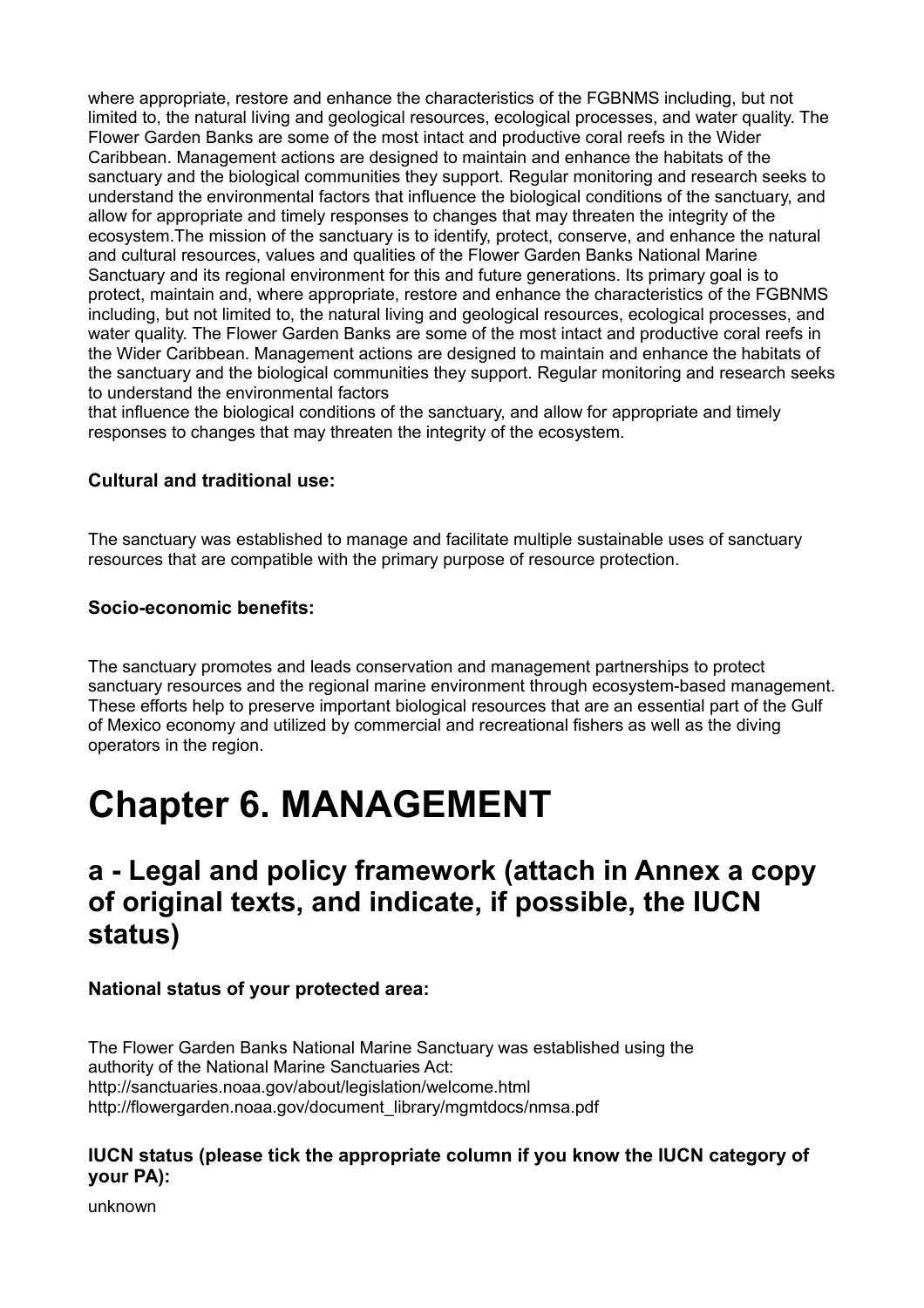# **b - Management structure, authority**

The Flower Garden Banks National Marine Sanctuary is managed within the Southeast Region of Office of National Marine Sanctuaries of the National Oceanic and Atmospheric Administrations within the United States Department of Commerce.

# **c - Functional management body (with the authority and means to implement the framework)**

### **Description of the management authority**

Management advice of the Sanctuary Advisory Council composed of local and regional stakeholders.

### **Means to implement the framework**

Staff of the Flower Garden Banks National Marine Sanctuary office in Galveston, Texas

# **d - Objectives (clarify whether prioritized or of equal importance)**

| Objective                                                                                                                                                                                                       | Top<br>priority | Comment                                                                                                                                                                                                                                                                                                                                                                                                                                               |
|-----------------------------------------------------------------------------------------------------------------------------------------------------------------------------------------------------------------|-----------------|-------------------------------------------------------------------------------------------------------------------------------------------------------------------------------------------------------------------------------------------------------------------------------------------------------------------------------------------------------------------------------------------------------------------------------------------------------|
| Goal 1: Protect, maintain and,<br>where appropriate, restore and<br>enhance the resources and<br>qualities of Flower Garden<br><b>Banks National Marine</b><br>Sanctuary and the ecosystem<br>that supports it. | No              | 1A: Prioritize resource protection in management<br>decisions. 1B: Develop and integrate best practices,<br>scientific information, and innovative management<br>techniques. 1C: Reduce threats to sanctuary resources.<br>1D: Enhance compliance with and enforcement of<br>sanctuary regulations. 1E: Improve ability to conduct<br>emergency response and damage assessment.                                                                       |
| Goal 2: Support, promote, and<br>coordinate characterization,<br>research, and monitoring of<br>FGBNMS and the regional<br>environment to inform<br>conservation and protection.                                | <b>No</b>       | 2A: Improve characterization of the physical, chemical,<br>biological and human environment of the sanctuary. 2B:<br>Enhance research necessary for effective management<br>and protection of sanctuary resources. 2C: Monitor and<br>assess long-term environmental changes in the<br>sanctuary. 2D: Evaluate environmental impacts that could<br>result from changes in human activities or environmental<br>conditions.                            |
| Goal 3: Enhance and foster<br>public awareness,<br>understanding, appreciation,<br>and stewardship of FGBNMS<br>and the regional marine<br>environment.                                                         | No              | 3A: Broaden public awareness of the sanctuary and the<br>regional marine environment by reaching out to new<br>audiences. 3B: Improve understanding of the sanctuary<br>and its resource protection issues through the<br>interpretation and dissemination of information on<br>sanctuary science and management. 3C: Increase public<br>appreciation, support and stewardship of the sanctuary,<br>including the active participation of volunteers. |
| Goal 4: Manage and facilitate<br>multiple sustainable uses of<br>FGBNMS compatible with the<br>primary purpose of resource                                                                                      | <b>No</b>       | 4A: Minimize potential user conflicts. 4B: Explore<br>innovative management techniques, such as marine<br>zoning, to achieve the mission of protecting sanctuary<br>resources. 4C: Improve understanding of human activities                                                                                                                                                                                                                          |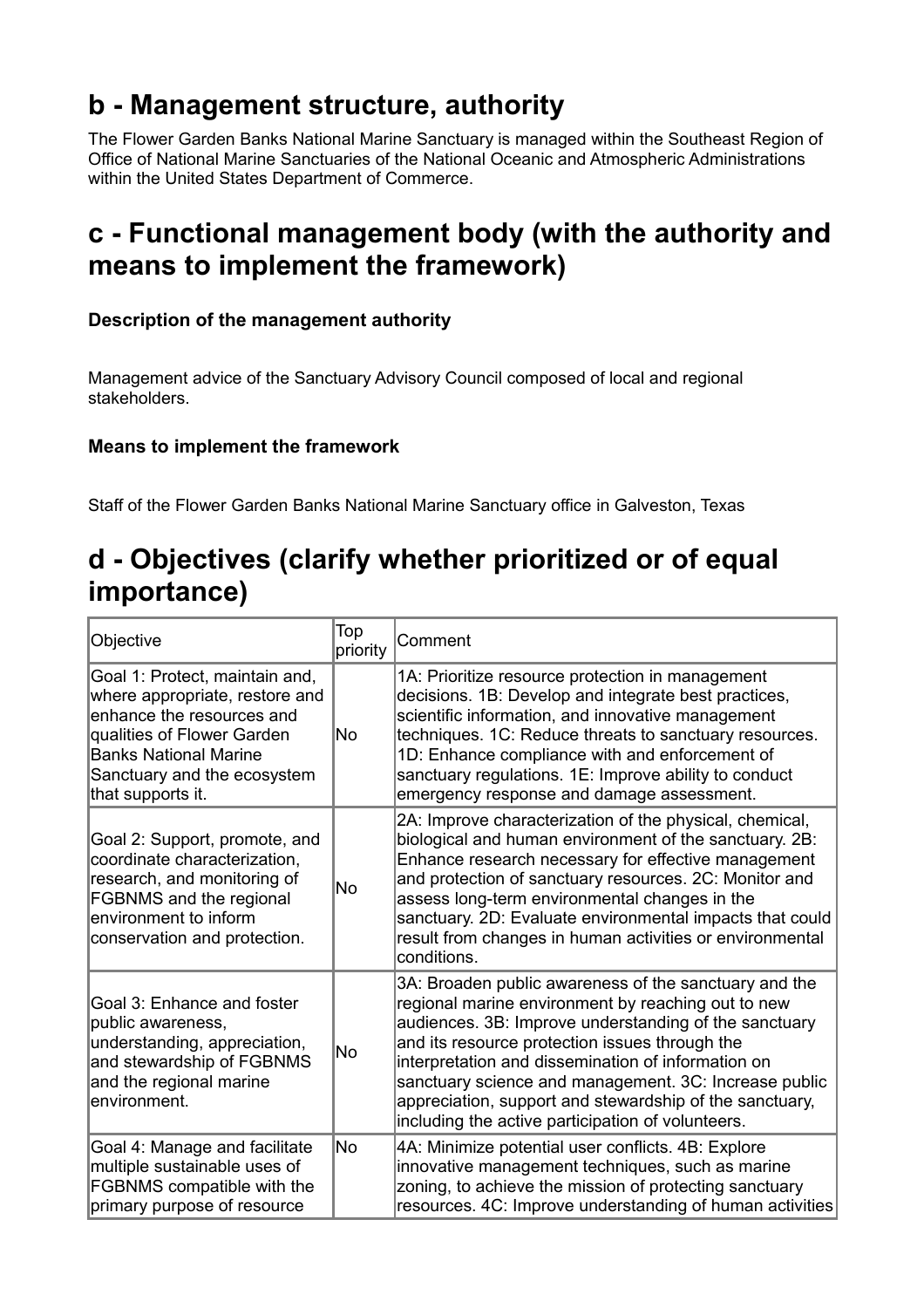| protection.                                                                                                       |    | and their potential impacts, direct and cumulative, to<br>sanctuary resources and the regional environment.                                                                                                                                                                                                                                                                                                                                                                                                                                                 |
|-------------------------------------------------------------------------------------------------------------------|----|-------------------------------------------------------------------------------------------------------------------------------------------------------------------------------------------------------------------------------------------------------------------------------------------------------------------------------------------------------------------------------------------------------------------------------------------------------------------------------------------------------------------------------------------------------------|
| Goal 5: Promote and<br>coordinate partnerships with<br><b>No</b><br>stakeholders, agencies, and<br>organizations. |    | 5A: Coordinate the development and implementation of<br>policies, regulations, procedures, and permitting<br>activities. 5B: Enhance opportunities for stakeholder and<br>public involvement in sanctuary activities, especially<br>through the sanctuary advisory council process. 5C:<br>Facilitate the exchange of scientific information, technical<br>knowledge, and innovative management strategies. 5D:<br>Improve collaboration and coordination with partners to<br>increase public awareness, understanding and<br>stewardship of the sanctuary. |
| Goal 6: Promote ecosystem-<br>based management of the<br><b>FGBNMS</b> regional<br>environment.                   | No | 6A: Improve understanding of how sanctuary resources<br>are connected to other areas through ecosystem<br>processes. 6B: Improve understanding of other<br>threatened areas in the FGBNMS regional environment<br>that may be nationally significant. 6C: Evaluate and<br>implement management actions that enhance<br>ecosystembased management.                                                                                                                                                                                                           |

#### **Comments:**

Flower Garden Banks National Marine Sanctuary's Mission is to identify, protect, conserve and enhance the natural and cultural resources, values, and qualities of Flower Garden Banks National Marine Sanctuary and its regional environment for this and future generations.

## **e - Brief description of management plan (attach in Annex a copy of the plan)**

The sanctuary's original management plan is a comprehensive approach to resource protection and management. It includes programs for science, education, outreach, regulation, enforcement, permitting and coordination with other local, state and federal agencies:

http://flowergarden.noaa.gov/document\_library/mgmtdocs/fgbnms\_eis\_mgmtplan\_1991.pdf

In April 2012 an updated Management Plan was released based on a comprehensive public review of sanctuary management strategies and activities that is required by the National Marine Sanctuaries Act and modifies and adds certain regulations and programs based on current conservation issues:

http://flowergarden.noaa.gov/document\_library/mgmtdocs/fmp2012/fmp2012.pdf

### **Management plan - date of publication**

: 4/1/12

### **Management plan duration**

: not specified

### **Date of Review planned**

: not specified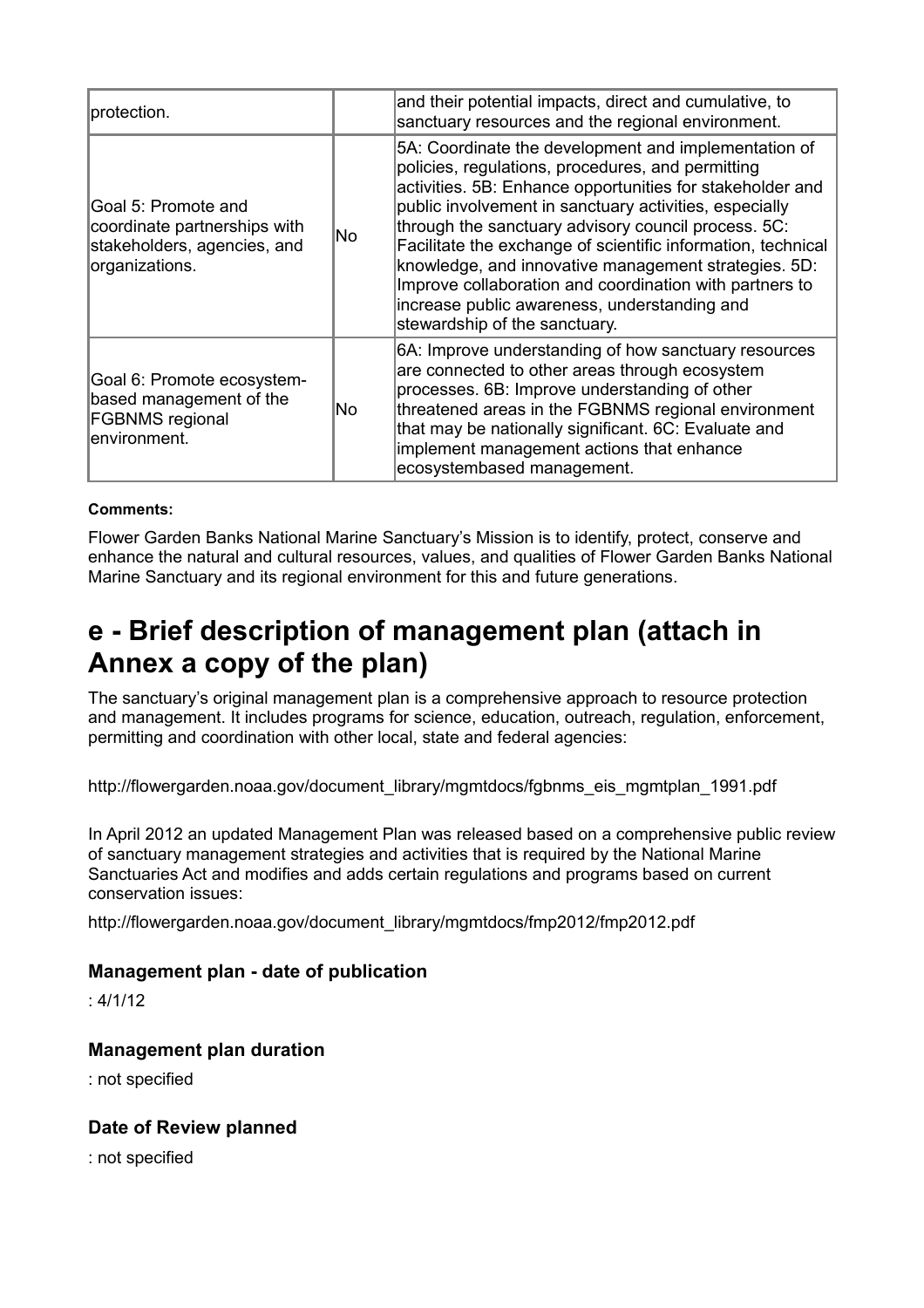# **f - Clarify if some species/habitats listed in section III are the subject of more management/recovery/protection measures than others**

### **Habitats**

| Marine / costal /<br>terrestrial ecosystems | Management<br>measures | Protection<br>measures | Recovery<br>measures | Comments/description<br>of measures |
|---------------------------------------------|------------------------|------------------------|----------------------|-------------------------------------|
| Mangroves                                   | no                     | no                     | Ino                  |                                     |
| Coral                                       | no                     | no                     | Ino                  |                                     |
| Sea grass beds                              | no                     | no                     | Ino                  |                                     |
| <b>Wetlands</b>                             | no                     | no                     | Ino                  |                                     |
| Forests                                     | no                     | no                     | ∣no                  |                                     |
| Others                                      | no                     | Ino                    | Ino                  |                                     |

### **Flora**

### **Fauna**

| Species from SPAW Annex Management<br>2 present in your area | measures               | Protection<br>measures | Recovery<br>measures | Comments/descriptio<br>n of measures |
|--------------------------------------------------------------|------------------------|------------------------|----------------------|--------------------------------------|
| Reptiles: Caretta caretta                                    | no                     | no                     | no                   |                                      |
| Reptiles: Eretmochelys<br>imbricata                          | no                     | no                     | no                   |                                      |
| Birds: Falco peregrinus                                      | no                     | no                     | no                   |                                      |
| Mammals: Mesoplodon<br>europeaus                             | no                     | no                     | no                   |                                      |
| Mammals: Mesoplodon<br>densirostris                          | no                     | no                     | no                   |                                      |
| Mammals: Mesoplodon<br>mirus                                 | no                     | no                     | no                   |                                      |
| Mammals: Mesoplodon<br>bidens                                | no                     | no                     | no                   |                                      |
| Mammals: Stenella<br>attenuata                               | no                     | no                     | no                   |                                      |
| Mammals: Stenella<br>Ifrontalis                              | no                     | no                     | no                   |                                      |
| Mammals: Tursiops<br>Itruncatus                              | no                     | no                     | no                   |                                      |
| <b>Species from SPAW Annex</b><br>3 present in your area     | Management<br>measures | Protection<br>measures | Recovery<br>measures | Comments/descriptio<br>n of measures |
| Hydrozoa: Milleporidae                                       | Ino                    | no                     | Ino                  |                                      |
| Anthozoa: Antipatharia                                       | Ino                    | no                     | Ino                  |                                      |
| Anthozoa : Gorgonacea                                        | ∣no                    | no                     | no                   |                                      |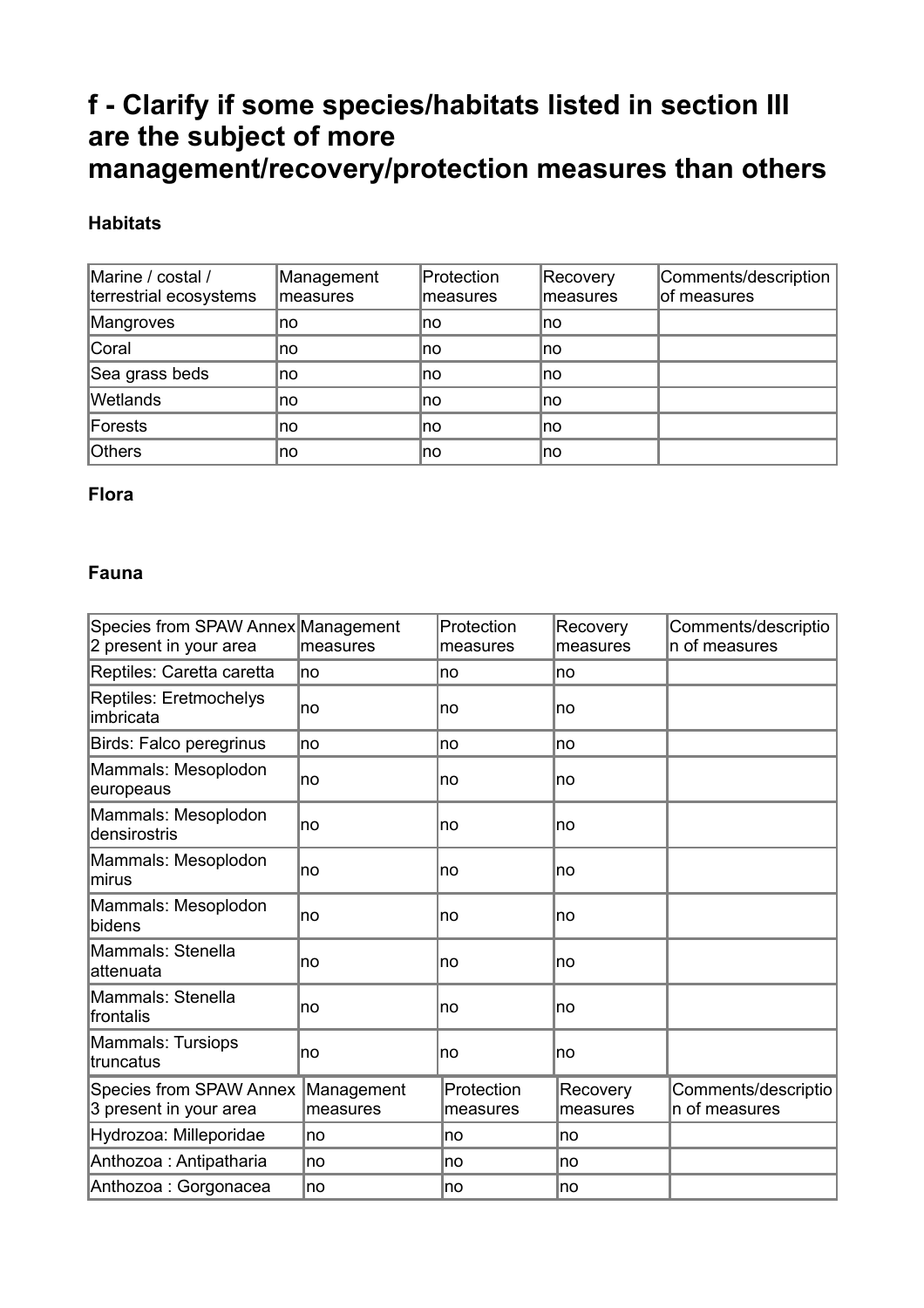| Anthozoa : Scleractinia                | Ino | no | no  |  |
|----------------------------------------|-----|----|-----|--|
| Molluscs: Strombus gigas               | lno | no | ∣no |  |
| Crustaceans: Panulirus<br><b>argus</b> | Ino | no | no  |  |

# **g - Describe how the protected area is integrated within the country's larger planning framework (if applicable)**

The Flower Garden Banks National Marine Sanctuary is part of the National System of Marine Protected Areas and the Gulf of Mexico Marine Protected Area Network. It is an example of NOAA's commitment to ocean planning and the US National Ocean Policy.

## **h - Zoning, if applicable, and the basic regulations applied to the zones (attach in Annex a copy of the zoning map)**

Name Basic regulation applied to the zone

### **Comments, if necessary**

While some biological components have specific regulations, and certain fish species are managed under the Magnuson-Stevens Fisheries Management Act, the sanctuary is managed as an ecosystem. Zoning is not used to manage the sanctuary.

# **i - Enforcement measures and policies**

The sanctuary has published regulations: http://flowergarden.noaa.gov/document\_library/protdocs/fgbnmsregscfr2012.pdf

Enforcement and surveillance is difficult within the FGBNMS due to the distance from shore and inaccessibility of the site. The sanctuary relies greatly on assistance from the U.S. Coast Guard, NOAA Fisheries and state enforcement agencies for an enforcement presence. Although these agencies have been extremely cooperative, there is very little enforcement activity within the sanctuary at this time.

## **j - International status and dates of designation (e.g. Biosphere Reserve, Ramsar Site, Significant Bird Area, etc.)**

| International status            |     | Date of designation |
|---------------------------------|-----|---------------------|
| Biosphere reserve               | Ino |                     |
| Ramsar site                     | no  |                     |
| Significant bird area           | no  |                     |
| World heritage site (UNESCO) no |     |                     |
| Others:                         | no  |                     |

### **Comments**

Because of the significance of its coral reef, the Flower Garden Banks National Marine Sanctuary was designated as a 'No Anchoring Area' by the International Maritime Organization in 2001.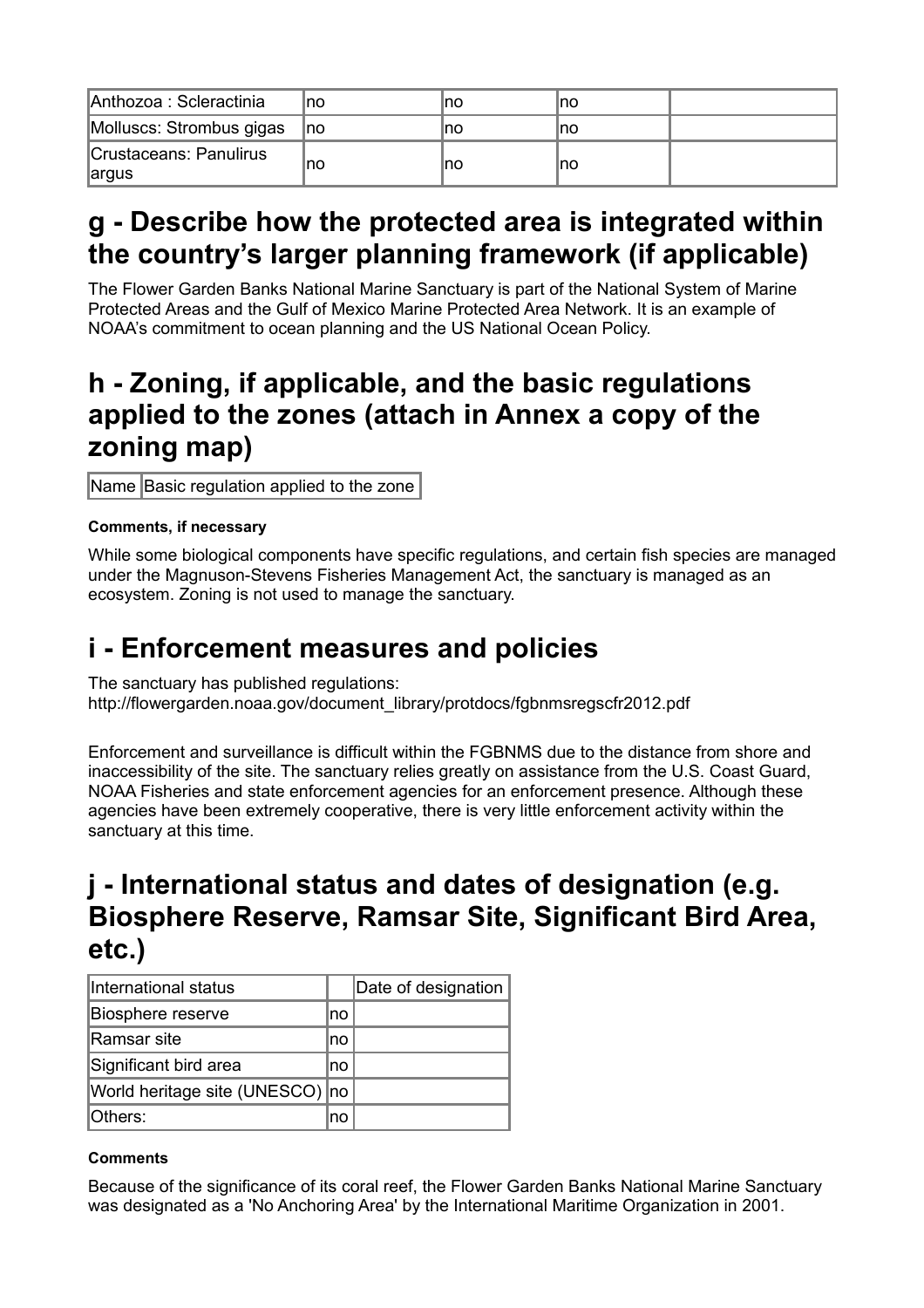However, vessels of 100 feet or less may tie up to the existing mooring buoys within the sanctuary on a first come, first served basis.

# **k - Site's contribution to local sustainable development measures or related plans**

The sanctuary is part of a regional Coastal National Recreation Area that is working to establish sustainable use and development, promote nature recreation opportunities and protections from storm-surge for the upper Texas Coast.

## **l - Available management resources for the area**

| Ressources                      |                                      | How many/how much                                                                                                            | Comments/description                                                                                                                                                                                                                                          |  |  |
|---------------------------------|--------------------------------------|------------------------------------------------------------------------------------------------------------------------------|---------------------------------------------------------------------------------------------------------------------------------------------------------------------------------------------------------------------------------------------------------------|--|--|
| lHuman<br>ressources            | Permanent staff 13                   |                                                                                                                              | Staffing consists of a superintendent,                                                                                                                                                                                                                        |  |  |
|                                 | <b>Volunteers</b>                    |                                                                                                                              | administrator, six research staff, two                                                                                                                                                                                                                        |  |  |
|                                 | Partners                             |                                                                                                                              | education and outreach coordinators, a<br>management plan and Advisory Council<br>coordinator, a captain and one<br>crewmember for the sanctuary research<br>vessel and numerous volunteers that<br>periodically assist the sanctuary with<br>special events. |  |  |
| Physical<br>ressources          | Equipments                           | Extensive<br>administration,<br>education and research<br>equipment; - 1 80 ft<br>research vessel RV<br>Manta; - 3 vehicles. |                                                                                                                                                                                                                                                               |  |  |
|                                 | <b>Infrastructures</b>               | 1 Sanctuary office                                                                                                           |                                                                                                                                                                                                                                                               |  |  |
| <b>IFinancial</b><br>ressources | Present sources<br>of funding        |                                                                                                                              | Annual operating budget is part of the<br>National Marine Sanctuaries allocation                                                                                                                                                                              |  |  |
|                                 | Sources<br>expected in the<br>future |                                                                                                                              | within NOAA and authorized by the US<br>Congress. The 2012 allocation for Flower<br>Garden Banks NMS staff and operations<br>was \$1.06 million.                                                                                                              |  |  |
|                                 | Annual budget<br>(USD)               | 1060000                                                                                                                      |                                                                                                                                                                                                                                                               |  |  |

## **Conclusion Describe how the management framework outlined above is adequate to achieve the ecological and socio-economic objectives that were established for the site (Guidelines and Criteria Section C/V).**

The Flower Gardens Banks National Marine Sanctuary is managed using an "adaptive" management approach to resource protection, wherein threats are addressed when they are identified and understood. Sanctuary management is a structured, iterative process of decisionmaking, with the aim of reducing uncertainty over time through system monitoring and management plan updates. Sanctuary management is a learning process rather than a predetermined "solution" to an identified problem. The periodic review of the sanctuary's management plan, including the development of specific action plans to address priority issues, provide a mechanism to adapt management to address the problems at the Flower Garden Banks.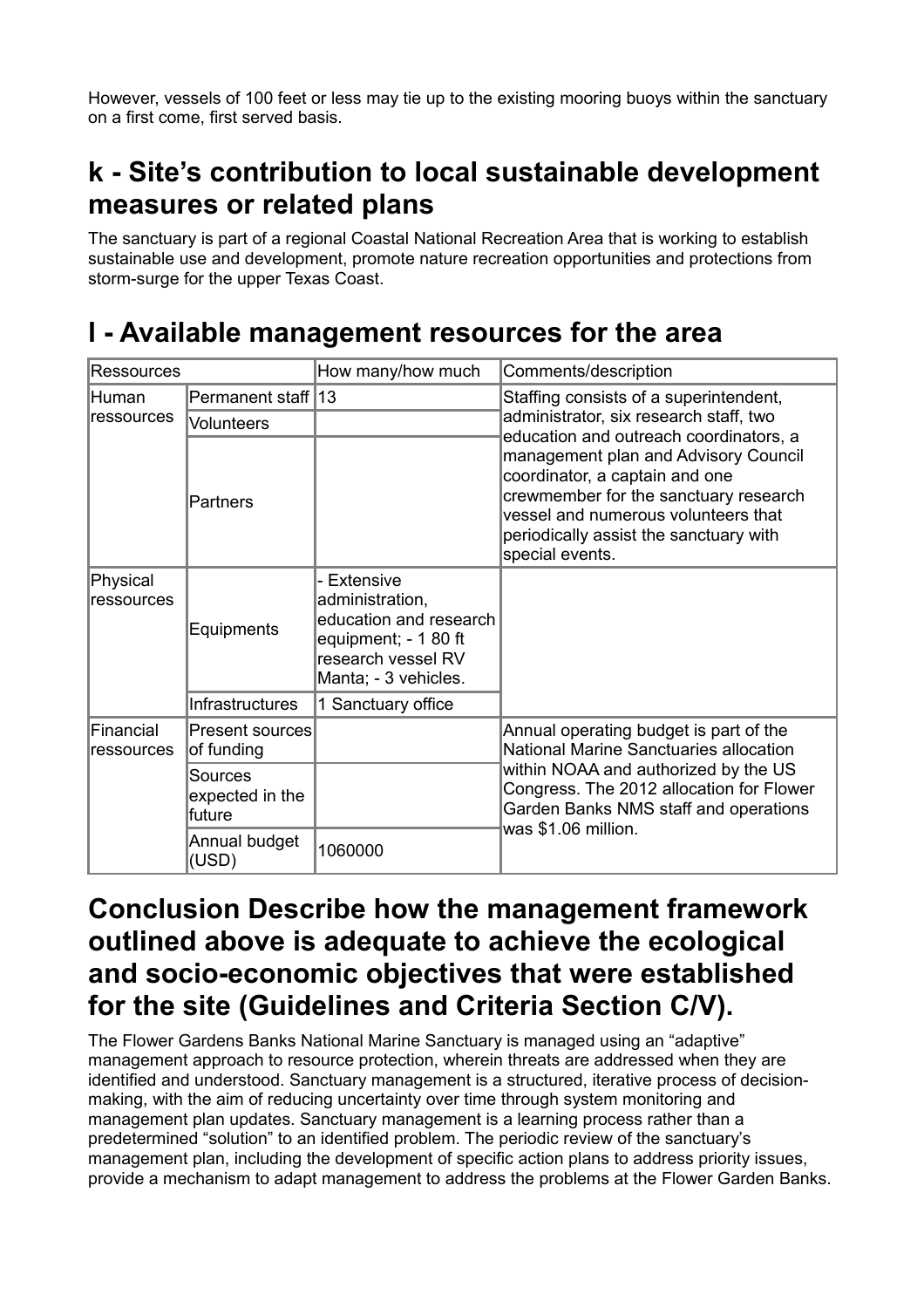# **Chapter 7. MONITORING AND EVALUATION**

### **In general, describe how the nominated site addresses monitoring and evaluation**

Long-term monitoring of the sanctuary is designed to examine the health of the reef through direct measurements of the percent of coral cover, the occurrence of coral mortality, coral diversity, and growth or retreat of coral tissue. By tracking changes in these parameters from year to year, the monitoring acts as an early warning system for the sanctuary to take immediate steps to prevent any further loss of health on the reef. It also has provided a baseline of information to evaluate change to the ecosystem and aid decisions on how to respond. In addition, the site is part of a national monitoring framework that uses ecosystembased monitoring programs to address management information needs. It identifies four primary components common among marine ecosystems: water, habitats, living resources and maritime archaeological resources. By assuming that a common marine ecosystem framework can be applied to the National Marine Sanctuary System a series of questions are posed to every sanctuary and used as evaluation criteria to assess resource condition and trends. The questions provide a tool with which the program can measure its progress toward maintaining and improving natural resource quality throughout the system. Reports summarizing resource status and trends are prepared for each marine sanctuary approximately every five years and updated as new information allows. The information helps set the stage for the management plan review process and identifies monitoring, characterization and research priorities to address gaps, day-to-day information needs and new threats.

### **What indicators are used to evaluate management effectiveness and conservation success, and the impact of the management plan on the local communities**

| Indicators by category                                                                                                                                             | Comments |  |  |  |
|--------------------------------------------------------------------------------------------------------------------------------------------------------------------|----------|--|--|--|
| Evaluation of management effectiveness                                                                                                                             |          |  |  |  |
| Are specific or multiple<br>stressors, including<br>changing oceanographic<br>and atmospheric conditions,<br>affecting water quality and<br>how are they changing? |          |  |  |  |
| What is the eutrophic<br>condition of sanctuary<br>waters and how is it<br>changing?                                                                               |          |  |  |  |
| Do sanctuary waters pose<br>risks to human health and<br>how are they changing?                                                                                    |          |  |  |  |
| What are the levels of<br>human activities that may<br>influence water quality and<br>how are they changing?                                                       |          |  |  |  |
| Evaluation of conservation measures on the status of species populations within and around<br>protected area                                                       |          |  |  |  |
| What is the status of non-<br>indigenous species and how<br>is it changing?                                                                                        |          |  |  |  |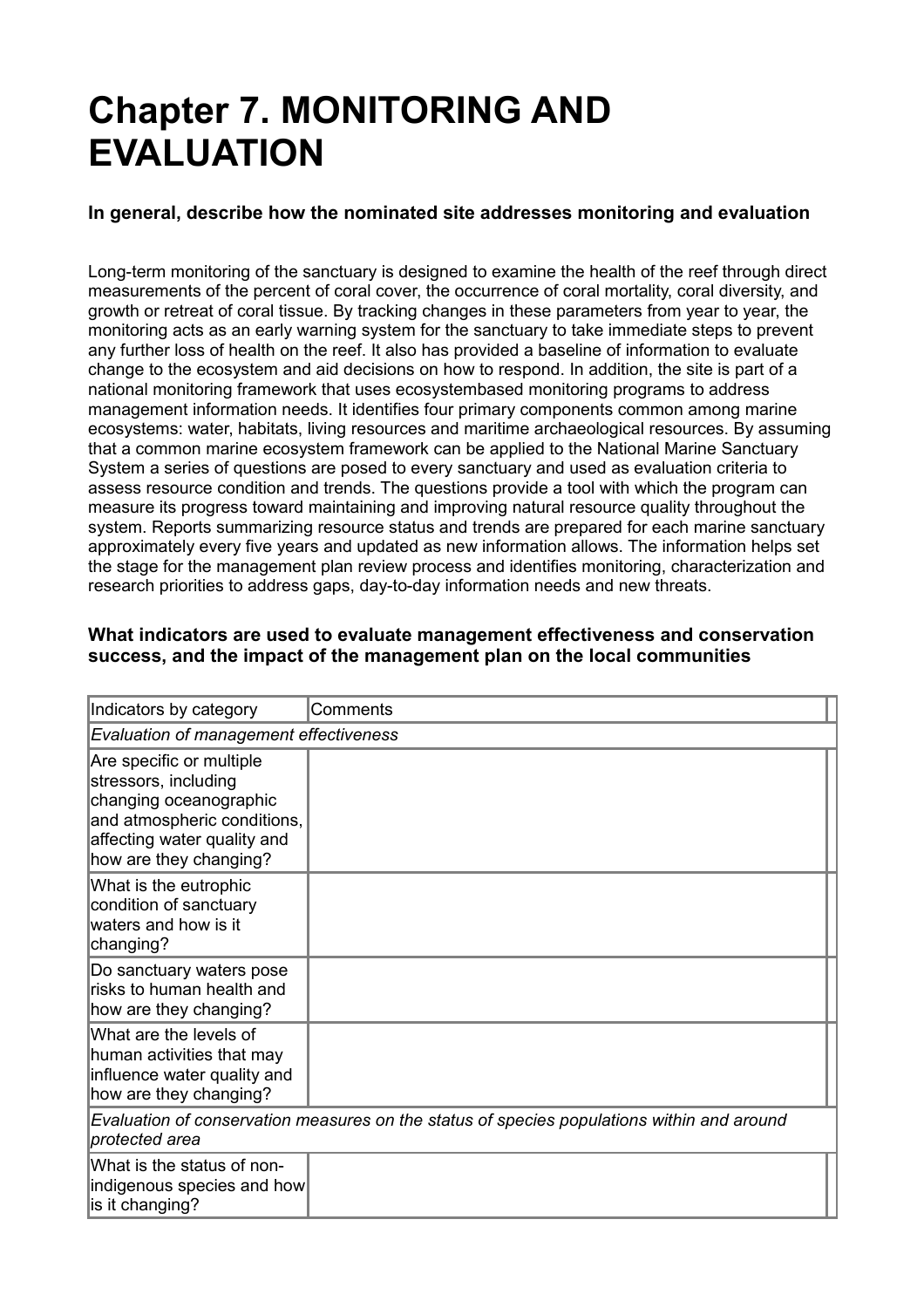| What is the status of key<br>species and how is it<br>changing?                                                                                                                                                                                                                                                                                                                                                                                                                                                                                                                                                                                                                                                                   |                                                                                                 |  |  |  |  |
|-----------------------------------------------------------------------------------------------------------------------------------------------------------------------------------------------------------------------------------------------------------------------------------------------------------------------------------------------------------------------------------------------------------------------------------------------------------------------------------------------------------------------------------------------------------------------------------------------------------------------------------------------------------------------------------------------------------------------------------|-------------------------------------------------------------------------------------------------|--|--|--|--|
| What is the condition or<br>health of key species and<br>how is it changing?                                                                                                                                                                                                                                                                                                                                                                                                                                                                                                                                                                                                                                                      |                                                                                                 |  |  |  |  |
| area                                                                                                                                                                                                                                                                                                                                                                                                                                                                                                                                                                                                                                                                                                                              | Evaluation of conservation measures on the status of habitats within and around the protected   |  |  |  |  |
| What are the abundance<br>and distribution of major<br>habitat types and how are<br>they changing?                                                                                                                                                                                                                                                                                                                                                                                                                                                                                                                                                                                                                                |                                                                                                 |  |  |  |  |
| What is the condition of<br>biologically structured<br>habitats and how is it<br>changing?                                                                                                                                                                                                                                                                                                                                                                                                                                                                                                                                                                                                                                        |                                                                                                 |  |  |  |  |
| What are the contaminant<br>concentrations in sanctuary<br>habitats and how are they<br>changing?                                                                                                                                                                                                                                                                                                                                                                                                                                                                                                                                                                                                                                 |                                                                                                 |  |  |  |  |
| What are the levels of<br>human activities that may<br>influence habitat quality and<br>how are they changing?                                                                                                                                                                                                                                                                                                                                                                                                                                                                                                                                                                                                                    |                                                                                                 |  |  |  |  |
| protected area                                                                                                                                                                                                                                                                                                                                                                                                                                                                                                                                                                                                                                                                                                                    | Evaluation of conservation measures on the status of ecological processes within and around the |  |  |  |  |
| What is the status of<br>biodiversity and how is it<br>changing?                                                                                                                                                                                                                                                                                                                                                                                                                                                                                                                                                                                                                                                                  |                                                                                                 |  |  |  |  |
| What are the levels of<br>human activities that may<br>influence living resource<br>quality and how are they<br>changing?                                                                                                                                                                                                                                                                                                                                                                                                                                                                                                                                                                                                         |                                                                                                 |  |  |  |  |
| Evaluation of the impact of the management plan on the local communities                                                                                                                                                                                                                                                                                                                                                                                                                                                                                                                                                                                                                                                          |                                                                                                 |  |  |  |  |
| In addition to the above criteria with regard to the ecosystem, the<br>sanctuary is continually evaluating its relationships with its<br>constituents and stakeholders, and has undertaken periodic<br>surveys of the impact of the sanctuary within the local socio-<br>Periodic surveys of the<br>economic setting. This also takes place at quarterly Sanctuary<br>impact of the sanctuary<br>within the local socio-<br>Advisory Council meetings. The sanctuary is required by law to<br>economic setting<br>periodically hold a public review of sanctuary management plans.<br>This review has just been completed (April 2012) and has made a<br>number of changes to better manage the sanctuary's resources and<br>use. |                                                                                                 |  |  |  |  |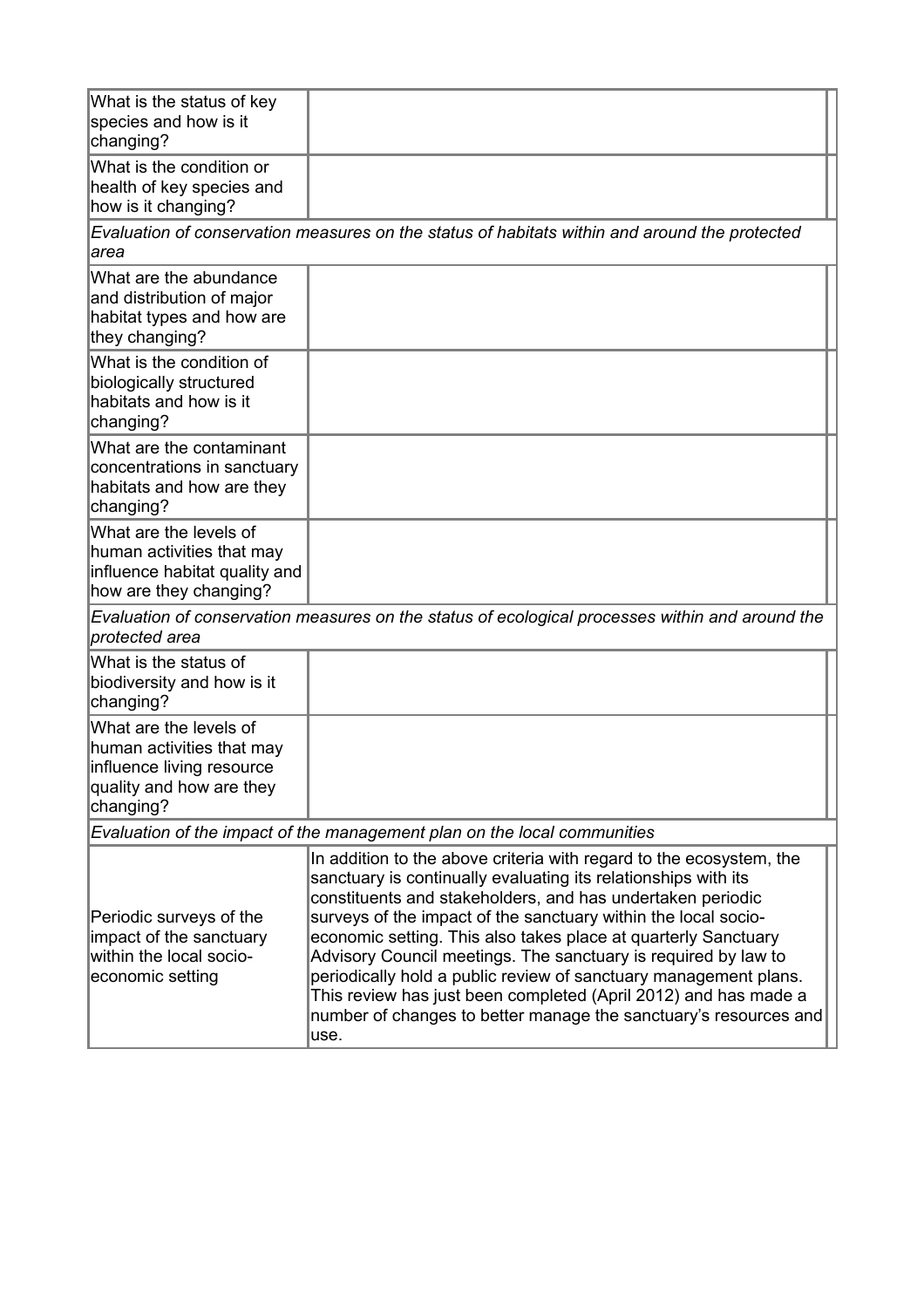# **Chapter 8. STAKEHOLDERS**

### **Describe how the nominated site involves stakeholders and local communities in designation and management, and specify specific coordination measures or mechanisms currently in place**

| <b>Stackeholders</b><br>involvement |     | Involvement Description of involvement                                                                                                                                                                                                                                                                                                                                                                                                                                                                                                                                                                                                                                                                                                                                                                                                                                                                                                                                                                                                                                                                                                                                                            | Specific<br>coordination<br>measures | Comments<br>(if any) |
|-------------------------------------|-----|---------------------------------------------------------------------------------------------------------------------------------------------------------------------------------------------------------------------------------------------------------------------------------------------------------------------------------------------------------------------------------------------------------------------------------------------------------------------------------------------------------------------------------------------------------------------------------------------------------------------------------------------------------------------------------------------------------------------------------------------------------------------------------------------------------------------------------------------------------------------------------------------------------------------------------------------------------------------------------------------------------------------------------------------------------------------------------------------------------------------------------------------------------------------------------------------------|--------------------------------------|----------------------|
| Institutions                        | yes | The Sanctuary Advisory Council was<br>established to facilitate communication<br>between the sanctuary staff and the<br>diverse groups of people interested in<br>how sanctuary resources are managed.<br>The Council consists of 21 members:<br>16 nongovernmental voting members<br>and 5 governmental non-voting<br>members. The 16 voting Council<br>members represent a variety of<br>regional interests and stakeholders,<br>including: Recreational Diving, Diving<br>Operations, Oil and Gas Industry,<br>Conservation, Education, Research,<br>Commercial Fishing, and Recreational<br>Fishing. The combined expertise and<br>experience of these individuals creates<br>an advisory council that is a valuable<br>and effective resource for the sanctuary<br>manager. It is also a forum for<br>consultation and deliberation among its<br>members on regional issues that affect<br>the Gulf of Mexico. The Sanctuary<br>Advisory Council holds open meetings<br>to ensure continued public input on<br>management issues and to increase<br>public awareness and knowledge of the<br>sanctuary environment. Public<br>participation at these meetings is<br>welcomed and encouraged. |                                      |                      |
| Public                              | yes | The Sanctuary Advisory Council was<br>established to facilitate communication<br>between the sanctuary staff and the<br>diverse groups of people interested in<br>how sanctuary resources are managed.<br>The Council consists of 21 members:<br>16 nongovernmental voting members<br>and 5 governmental non-voting<br>members. The 16 voting Council<br>members represent a variety of<br>regional interests and stakeholders,<br>including: Recreational Diving, Diving<br>Operations, Oil and Gas Industry,<br>Conservation, Education, Research,<br>Commercial Fishing, and Recreational                                                                                                                                                                                                                                                                                                                                                                                                                                                                                                                                                                                                      |                                      |                      |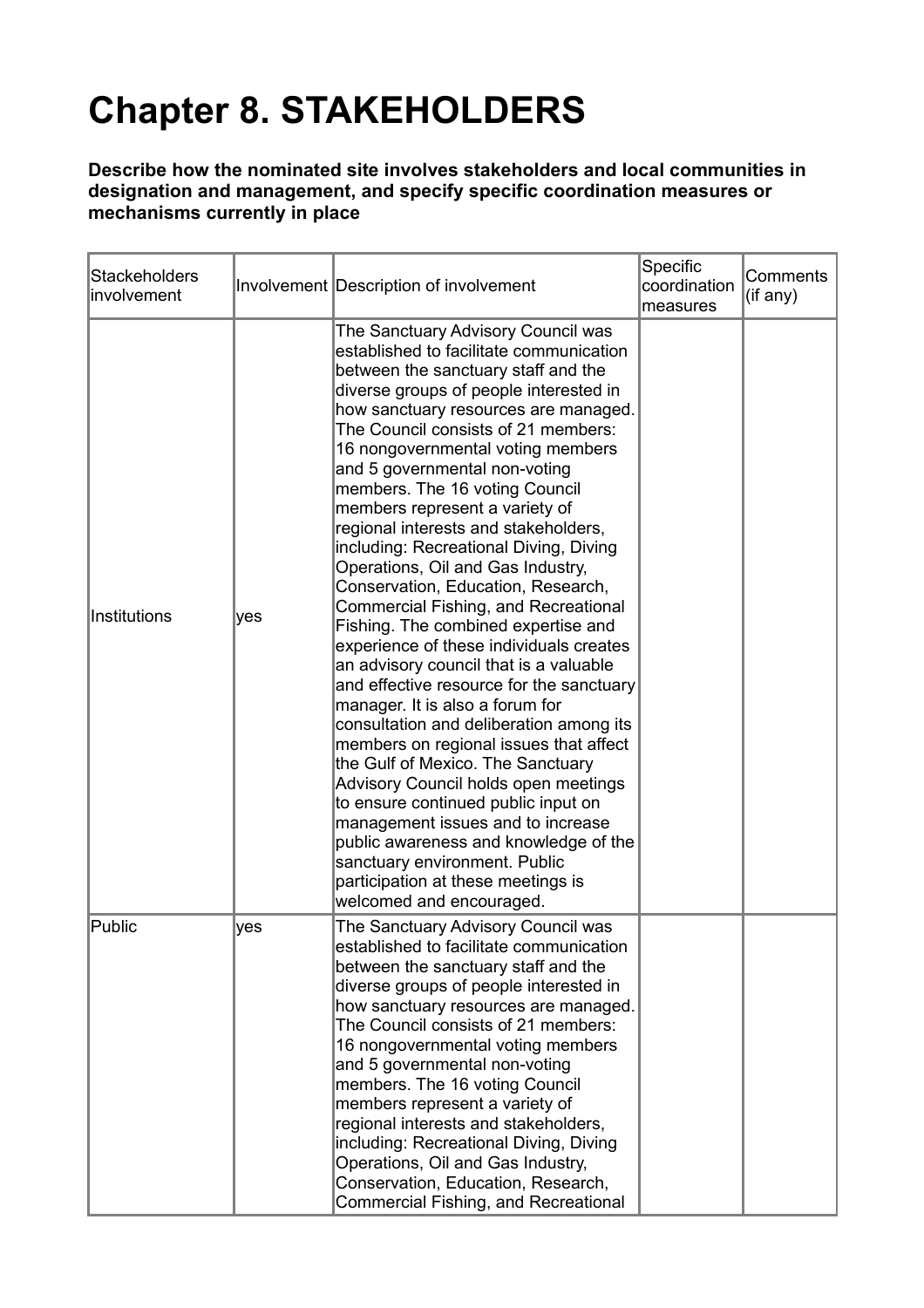|                       |     | Fishing. The combined expertise and<br>experience of these individuals creates<br>an advisory council that is a valuable<br>and effective resource for the sanctuary<br>manager. It is also a forum for<br>consultation and deliberation among its<br>members on regional issues that affect<br>the Gulf of Mexico. The Sanctuary<br>Advisory Council holds open meetings<br>to ensure continued public input on<br>management issues and to increase<br>public awareness and knowledge of the<br>sanctuary environment. Public<br>participation at these meetings is<br>welcomed and encouraged.                                                                                                                                                                                                                                                                                                                                                                                                                                                                                                                                                                                                 |  |
|-----------------------|-----|---------------------------------------------------------------------------------------------------------------------------------------------------------------------------------------------------------------------------------------------------------------------------------------------------------------------------------------------------------------------------------------------------------------------------------------------------------------------------------------------------------------------------------------------------------------------------------------------------------------------------------------------------------------------------------------------------------------------------------------------------------------------------------------------------------------------------------------------------------------------------------------------------------------------------------------------------------------------------------------------------------------------------------------------------------------------------------------------------------------------------------------------------------------------------------------------------|--|
| Decision-makers       | yes | The Sanctuary Advisory Council was<br>established to facilitate communication<br>between the sanctuary staff and the<br>diverse groups of people interested in<br>how sanctuary resources are managed.<br>The Council consists of 21 members:<br>16 nongovernmental voting members<br>and 5 governmental non-voting<br>members. The 16 voting Council<br>members represent a variety of<br>regional interests and stakeholders,<br>including: Recreational Diving, Diving<br>Operations, Oil and Gas Industry,<br>Conservation, Education, Research,<br>Commercial Fishing, and Recreational<br>Fishing. The combined expertise and<br>experience of these individuals creates<br>an advisory council that is a valuable<br>and effective resource for the sanctuary<br>manager. It is also a forum for<br>consultation and deliberation among its<br>members on regional issues that affect<br>the Gulf of Mexico. The Sanctuary<br>Advisory Council holds open meetings<br>to ensure continued public input on<br>management issues and to increase<br>public awareness and knowledge of the<br>sanctuary environment. Public<br>participation at these meetings is<br>welcomed and encouraged. |  |
| Economic-sectors  yes |     | The Sanctuary Advisory Council was<br>established to facilitate communication<br>between the sanctuary staff and the<br>diverse groups of people interested in<br>how sanctuary resources are managed.<br>The Council consists of 21 members:<br>16 nongovernmental voting members<br>and 5 governmental non-voting<br>members. The 16 voting Council<br>members represent a variety of<br>regional interests and stakeholders,                                                                                                                                                                                                                                                                                                                                                                                                                                                                                                                                                                                                                                                                                                                                                                   |  |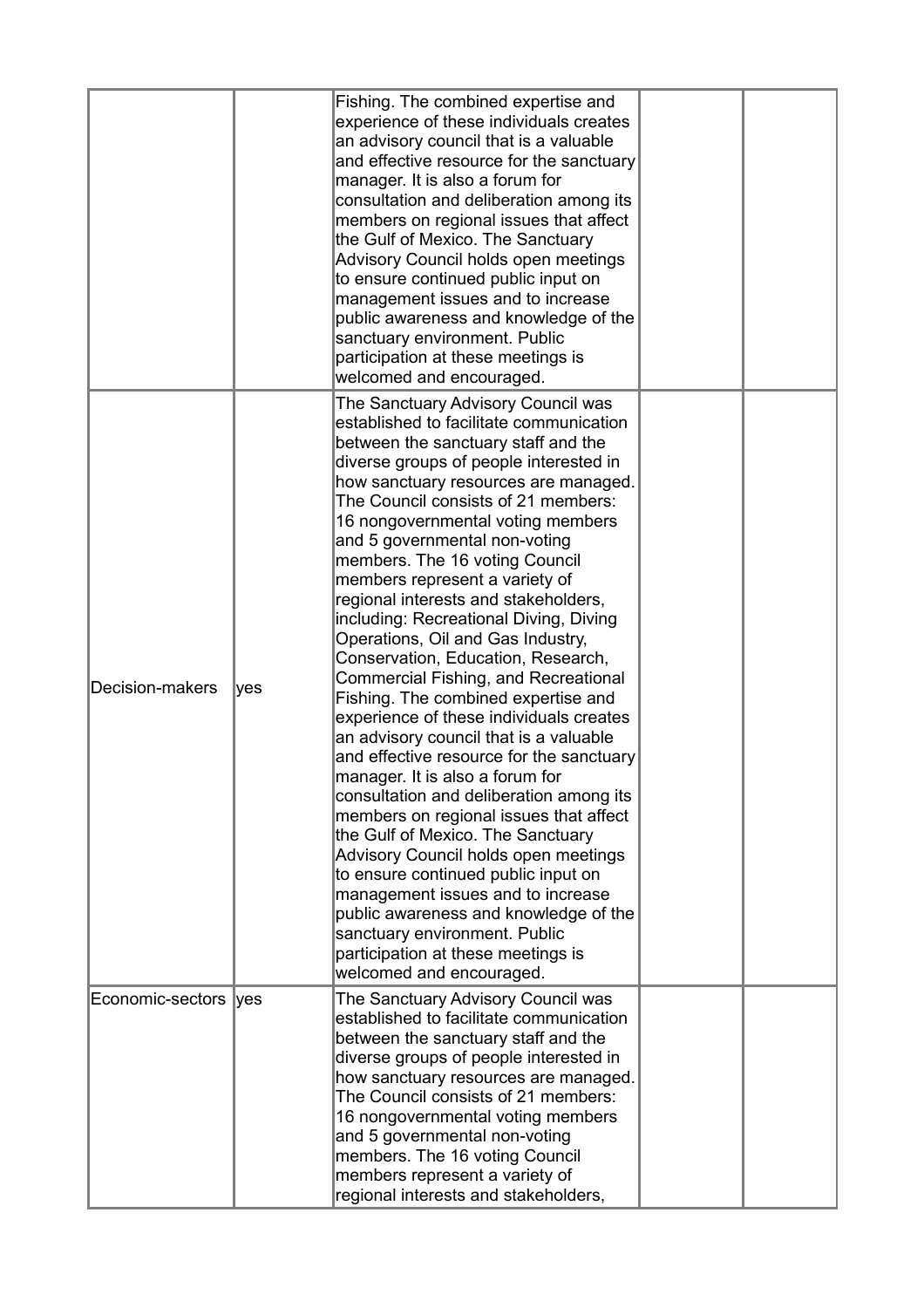|                      |    | including: Recreational Diving, Diving<br>Operations, Oil and Gas Industry,<br>Conservation, Education, Research,<br>Commercial Fishing, and Recreational<br>Fishing. The combined expertise and<br>experience of these individuals creates<br>an advisory council that is a valuable<br>and effective resource for the sanctuary<br>manager. It is also a forum for<br>consultation and deliberation among its<br>members on regional issues that affect<br>the Gulf of Mexico. The Sanctuary<br>Advisory Council holds open meetings<br>to ensure continued public input on<br>management issues and to increase<br>public awareness and knowledge of the<br>sanctuary environment. Public<br>participation at these meetings is<br>welcomed and encouraged. |  |
|----------------------|----|----------------------------------------------------------------------------------------------------------------------------------------------------------------------------------------------------------------------------------------------------------------------------------------------------------------------------------------------------------------------------------------------------------------------------------------------------------------------------------------------------------------------------------------------------------------------------------------------------------------------------------------------------------------------------------------------------------------------------------------------------------------|--|
| Local<br>communities | no |                                                                                                                                                                                                                                                                                                                                                                                                                                                                                                                                                                                                                                                                                                                                                                |  |
| <b>Others</b>        | no |                                                                                                                                                                                                                                                                                                                                                                                                                                                                                                                                                                                                                                                                                                                                                                |  |

# **Chapter 9. IMPLEMENTATION MECHANISM**

**Describe the mechanisms and programmes that are in place in regard to each of the following management tools in the nominated site (fill only the fields that are relevant for your site)** 

| Management<br>tools                                                                   |     | Existing Mechanisms and programmes in place                                                                                                                                                                                                                                                                                                                                                                                                                                                                                                                                                                                                                                                                                                                                                                                                                                                                                                                                                                                                                                                                                               | Comments<br>(if any) |
|---------------------------------------------------------------------------------------|-----|-------------------------------------------------------------------------------------------------------------------------------------------------------------------------------------------------------------------------------------------------------------------------------------------------------------------------------------------------------------------------------------------------------------------------------------------------------------------------------------------------------------------------------------------------------------------------------------------------------------------------------------------------------------------------------------------------------------------------------------------------------------------------------------------------------------------------------------------------------------------------------------------------------------------------------------------------------------------------------------------------------------------------------------------------------------------------------------------------------------------------------------------|----------------------|
| Public<br>awareness,<br>education, and<br>linformation<br>dissemination<br>programmes | yes | Education and outreach efforts currently focus on those who<br>have the greatest probability of directly impacting sanctuary<br>resources, both now and in the future. Primary target<br>audiences include recreational divers, the oil and gas<br>industry, and teachers and students. To a lesser extent,<br>efforts are directed toward fishermen, other government<br>agencies and interested members of the public. Education<br>and outreach efforts are implemented through partnerships<br>with other government agencies and the private sector,<br>along with the valuable assistance of trained, dedicated<br>volunteers. These efforts aim to: • Increase awareness<br>about the sanctuary's resources and how they can be<br>impacted; • Educate users about how they can minimize or<br>eliminate impacts to the natural resources; and, • Develop a<br>sense of personal stewardship for this special place. The<br>sanctuary conducts numerous local and national programs<br>and utilizes a variety of tools that support better<br>understanding of the sanctuary and its role in society and in<br>ocean conservation. |                      |
| Capacity                                                                              | yes | Sanctuary staff are well integrated into a large government                                                                                                                                                                                                                                                                                                                                                                                                                                                                                                                                                                                                                                                                                                                                                                                                                                                                                                                                                                                                                                                                               |                      |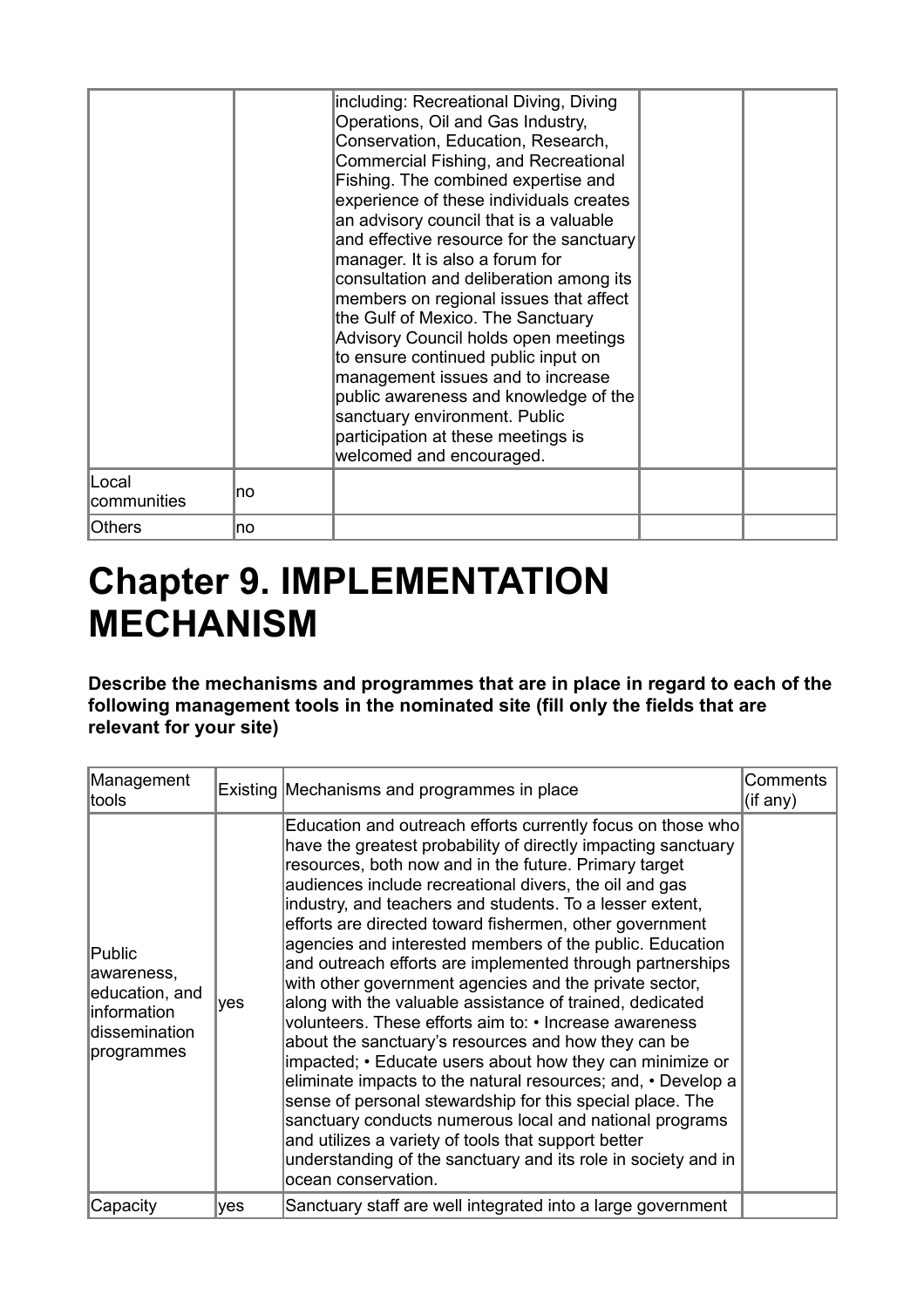| building of staff<br>land<br>management       |     | organization that provides opportunities for professional<br>development and participation in interagency working<br>groups and collaborative programs.                                                                                                                                                                                                                                                                                                                                                                                                                                                                                                                                                                                                                                                         |  |
|-----------------------------------------------|-----|-----------------------------------------------------------------------------------------------------------------------------------------------------------------------------------------------------------------------------------------------------------------------------------------------------------------------------------------------------------------------------------------------------------------------------------------------------------------------------------------------------------------------------------------------------------------------------------------------------------------------------------------------------------------------------------------------------------------------------------------------------------------------------------------------------------------|--|
| Research, data<br>storage, and<br>analysis    | yes | The sanctuary maintains an active research program with<br>its university partners. A full time research coordinator and<br>staff assemble, maintain and analyze sanctuary data,<br>physical material and information.                                                                                                                                                                                                                                                                                                                                                                                                                                                                                                                                                                                          |  |
| Surveillance<br>land<br>enforcement           | yes | The sanctuary works closely with the U.S. Coast Guard,<br>NOAA Fisheries Service, and the state enforcement<br>agencies of Texas and Louisiana to ensure that the<br>sanctuary is adequately monitored and its regulations are<br>enforced.                                                                                                                                                                                                                                                                                                                                                                                                                                                                                                                                                                     |  |
| Participation of<br>exterior users            | yes | In addition to the Sanctuary Advisory Council described<br>above, the sanctuary works together with educators,<br>researchers, scientists, non-profit organizations, zoos,<br>museums, aquariums, visitor centers, and people like you to<br>get our messages out on the airwaves. Some of our more<br>visible partners include Audubon Aquarium of the Americas,<br>Texas State Aquarium, Tennessee Aquarium and The<br>Aquarium at Moody Gardens who all proudly display<br>exhibits and/or information about the habitats and creatures<br>of Flower Garden Banks National Marine Sanctuary.<br>Researchers from universities, Ocean Exploration,<br>government and non-government organizations, and other<br>institutions regularly assist us in evaluating and exploring<br>the reaches of our sanctuary. |  |
| Alternative and<br>sustainable<br>livelihoods | no  |                                                                                                                                                                                                                                                                                                                                                                                                                                                                                                                                                                                                                                                                                                                                                                                                                 |  |
| Adaptative<br>management                      | yes | See above descriptions of Management Plan Review<br>process. Also:<br>http://flowergarden.noaa.gov/management/2012mgmtplan.h<br>tml                                                                                                                                                                                                                                                                                                                                                                                                                                                                                                                                                                                                                                                                             |  |